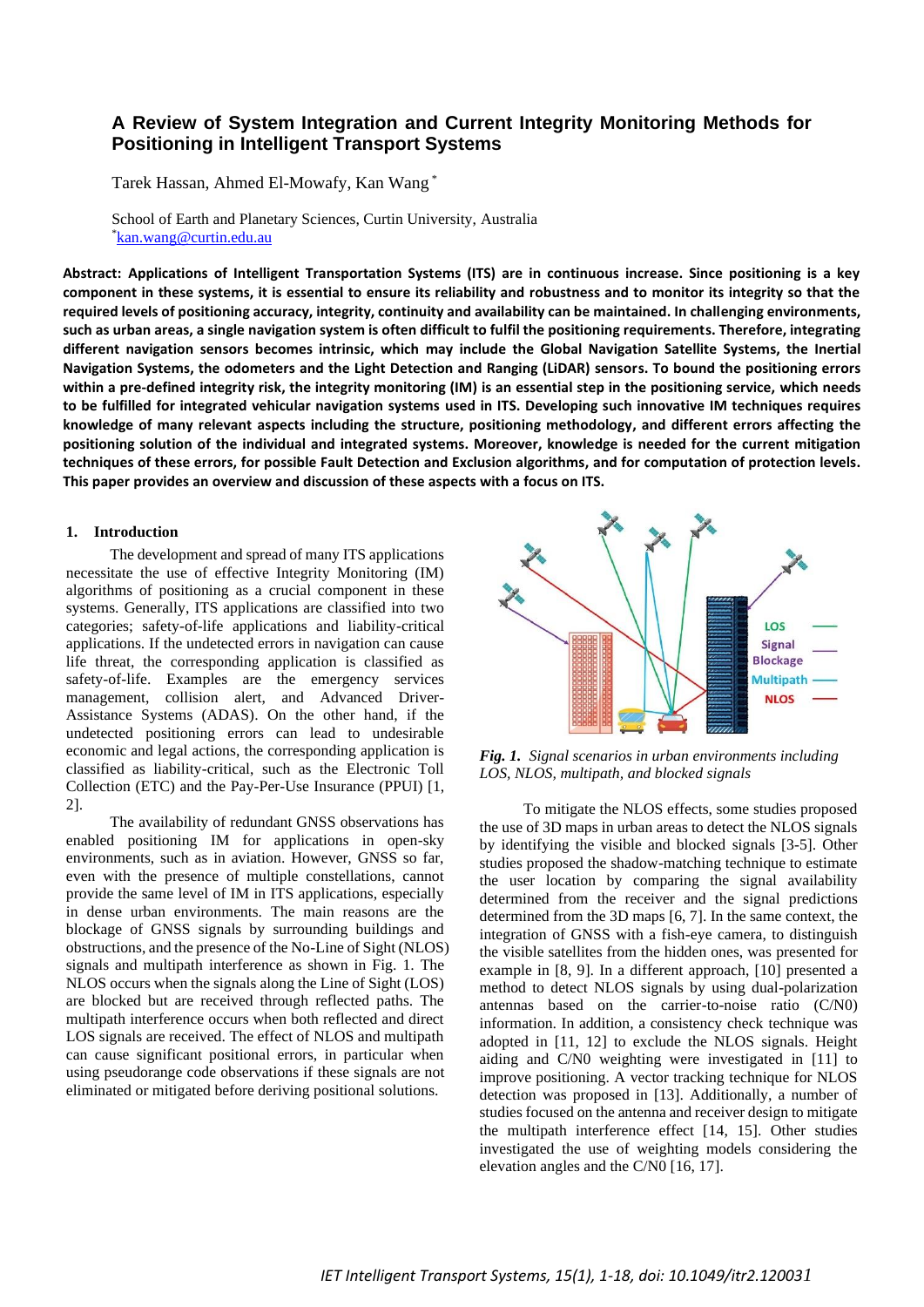In the dense urban conditions, GNSS frequently experience an outage due to observing an insufficient number of observations under bad measurement conditions. Therefore, to deliver continuous positioning solutions, GNSS is typically supported by other navigation systems such as the INS. In vehicular navigation, and due to cost restrictions, the low-cost Micro-Electro-Mechanical System (MEMS) sensors are often used in the INS. In addition, the odometer sensors can be integrated with GNSS and INS to improve the positioning performance as they can provide the scalar vehicular speed, which is transformed to a velocity vector using the attitude derived from the INS. Such velocities can be integrated in time to give positioning change. The advantage of using self-contained systems, such as MEMS INS and odometer sensors, is that they are independent of the multipath and NLOS errors, light in weight, have low-cost and low-power consumption. Their main drawback, however, is the significant increase of the biases with time if kept unaided by another system [18].

Another navigation system that is used in ITS applications is the automotive LiDAR sensor. It is becoming a popular positioning system, in particular for autonomous systems. In dense urban environments, when GNSS suffers from signal blockage and multipath, LiDAR can bridge positioning by extracting enough features from the surrounding environment [19]. Positional differences can then be derived by matching different scans. On the other hand, in the open-sky areas, which are favourable for GNSS with the presence of a good number of observations, LiDAR may struggle due to the lack of features in its range, which may result in failed extraction or matching processes. Therefore, LiDAR and GNSS can complement each other and provide INS and odometer sensors with continuous corrections.

To ensure positioning reliability, its integrity should be monitored. Integrity refers to the level of trust in the navigation system. Integrity has two tasks, the first is to detect and exclude system faults and the second is to check that the Positional Error (PE) does not exceed a threshold, called the Alert Limit (AL). If this happens, it should provide a warning to the user within a specified time called the Time to Alert (TTA). The probability of Hazardous Misleading Information (HMI) should be taken into consideration, which is the probability of having a PE larger than the AL without raising an alert. It is selected according to the application at hand. Since positioning errors are not known in practice, the Protection Levels (PLs) are computed, which statistically defines the largest PE that may affect the position output without raising an alert, with a probability smaller than or equal to the permissible probability of HMI.

Over the past couple of decades, some studies proposed IM schemes for aviation. However, similar schemes that can be used for land applications of ITS to maintain the required levels of positioning accuracy, integrity, continuity and availability, are lacking and some groups are currently working on its development. In addition, IM algorithms for the integrated positioning systems are limited, and mostly only focus on the fault detection step. The integrity algorithms, which are suitable for ITS applications, will be reviewed in this article, in addition to discussing their limitations and the development needed.

This contribution gives an overview of the possible integrations of the different navigation systems, in addition to the current IM approaches, that are relevant to ITS. The paper is organized as follows: Section 2 briefly introduces the different navigation systems that can be used in ITS prior to delving into the integration process among them. Section 3 gives an overview of the integration process of these navigation systems and the algorithms needed to derive the integrated vehicular position. Subsequently, Sections 4 and 5 discuss the integrity concept, the different navigation parameters needed for a successful integrity process, the strategies used for IM, together with the current integrity algorithms relevant to ITS applications.

#### **2. Navigation Systems**

In this section, a brief description of the positioning systems used in ITS is given. Then, the main characteristics and vulnerabilities of each system will be overviewed.

## 2.1 *GNSS*

GNSS provides absolute positioning, where the code and phase measurement equations can be formulated as [20]:  $p = G_r + c(dt_r - dt^s) + T + I + c(d_r - d^s) + \xi_r^s + \varepsilon$  (1)  $L = G_r + c(dt_r - dt^s) + T + \lambda(N + P_W) - I$  $+c(\delta_r - \delta^s) + \gamma_r^s + \epsilon$  (2)

where  $p$  and  $L$  are the pseudorange code and carrier-phase measurements, respectively.  $G_r$  is the geometric range and  $c$ is the speed of light.  $dt_r$  and  $dt^s$  denote the receiver and the satellite clock offsets, respectively.  $\lambda$  is the carrier wavelength.  $T$  and  $I$  represent the troposphere and ionosphere delays.  $d_r$  and  $d^s$  are the receiver and satellite code biases, respectively.  $\delta_r$  and  $\delta^s$  are the receiver and satellite phase biases.  $\xi_r^s$  and  $\gamma_r^s$  are corrections applied to code and phase measurements, correspondingly, due to the Phase Center Offsets (PCOs) and Phase Center Variations (PCVs).  $\varepsilon$  and  $\epsilon$  are the code and phase noise, including multipath. *N* is the carrier-phase ambiguity and  $P_W$  is the phase wind-up correction. The different GNSS algorithms that can be used in ITS, such as Real-Time Kinematic (RTK) and Precise Point Positioning (PPP) are reviewed extensively in the literature [20, 21]. The GNSS vulnerabilities that need to be included in the IM threat model in ITS applications are described in [22] and will be later mentioned in Table 1.

#### *2.2 Odometer*

Odometers measure the rotation of the vehicle's wheel, which can be used continuously to calculate the vehicle's speed and travelled distance. The odometer speed  $(v_{od})$  is proportional to the frequency of the sensor signal  $(f_s)$ , and can be calculated as [23]:

$$
v_{od} = \frac{O_v}{N_t} f_s = \frac{2\pi r_v}{N_t} f_s \tag{3}
$$

where  $O_v$  is the wheel's circumference,  $r_v$  is the wheel's radius, and  $N_t$  is the number of teeth on the wheel.

The use of odometers in navigation is based on the assumption that the wheel's revolutions can be converted to linear distance. However, some errors can affect the accuracy of this conversion [24-26]. These errors are summarized in the last part of this section in Table 1.

#### *2.3 INS*

An INS is a dead reckoning relative-positioning system that provides position changes with time. It consists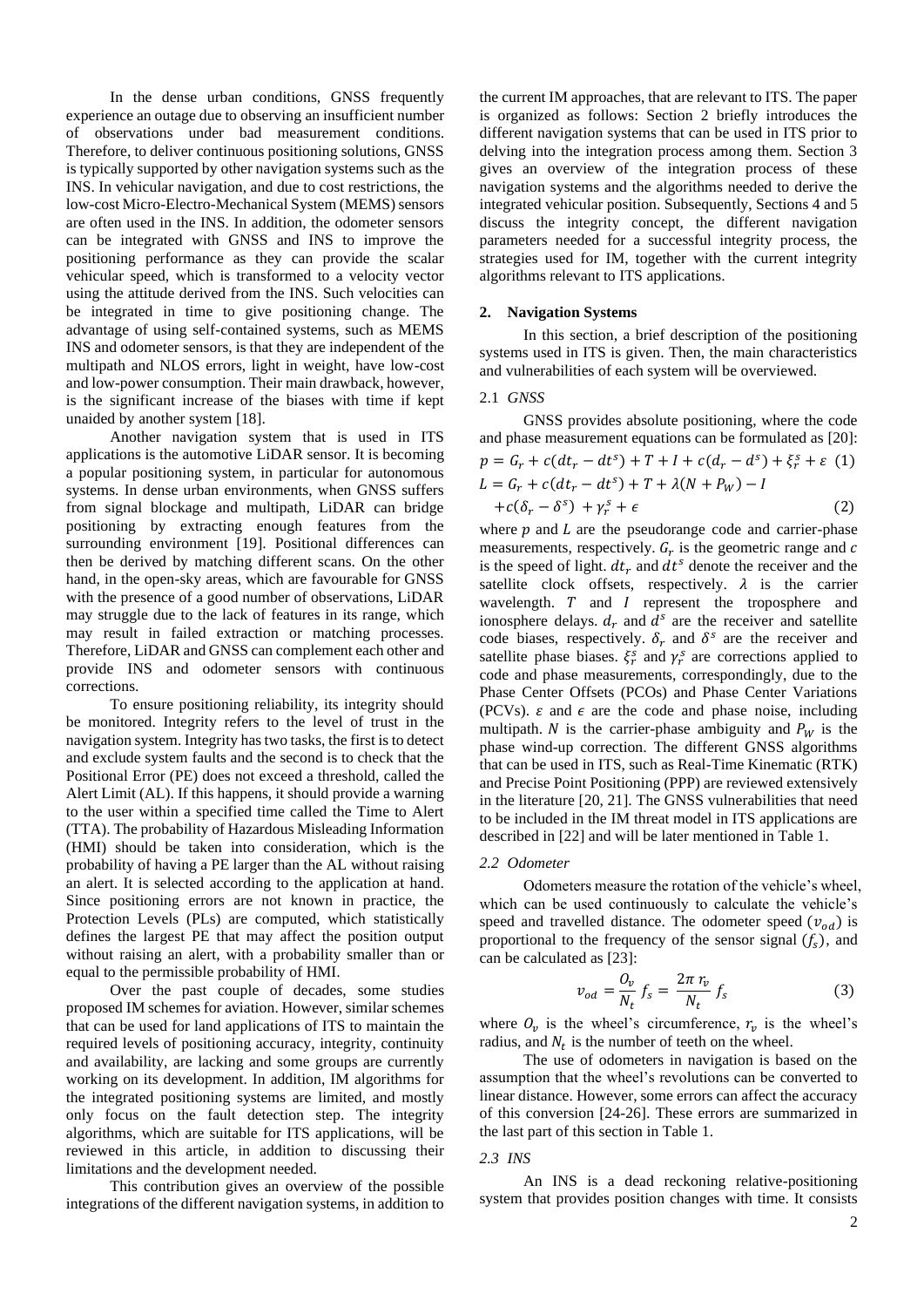of accelerometers and gyroscopes, which constitute the Inertial Sensor Assembly (ISA). The ISA with the related electronics comprises the Inertial Measurement Unit (IMU). The IMU with a computer, applying the mechanization and filtering algorithms, constitute the INS which can provide continuous navigational solutions. The errors affecting the INS navigation process were extensively described in the literature [18, 27-30]. These error sources are summarized in Table 1, and generally, they are classified into two groups; systematic errors and random errors. The random part is modelled by stochastic models employing the first-order Gauss-Markov (GM), random-walk, and autoregressive processes [31]. In most GNSS/INS integrations using a Kalman Filter, the stochastic errors are modelled with a firstorder GM process [32, 33], which models a correlation that decays with time using a constant time length. The constant time is determined as the maximum time until reaching an insignificant autocorrelation determined from the autocorrelation analysis.

The integration between navigation systems in ITS applications requires understanding their different coordinate systems (frames) and their relationship. Basically, four frames are involved in the navigation process, namely; the Earth Centered Earth Fixed (ECEF) frame, the Earth Centered Inertial (ECI) frame, the local-level frame (l-frame) and the body frame (b-frame). The detailed description of each system and the transformation among these systems can be found for instance in [30, 34].

The IMU outputs come from the gyroscopes and accelerometers. The gyroscopes give a vector of rotation rates, which is interpreted as the rotation of the b-frame with respect to the ECI-frame as resolved in the b-frame. The accelerometers give the vector representing the specific forces in the three-body axes [18]. The mechanization process converts these IMU outputs to attitude, velocity and position information. For ITS applications, the output is often given in the l-frame. We thus consider the l-frame mechanization process in this paper. The mechanization process depends on the available aiding sources. For ITS applications, odometer sensors can aid the velocity continuously, and hence, the mechanization algorithm can be simplified. The process can be more accurate after eliminating several error sources in the low-cost IMU mechanization. This simple algorithm can be represented as [30, 35]:

$$
\varphi^{k} = \varphi^{k-1} + \frac{v_{n}^{k}}{R_{M} + h^{k}} \Delta t
$$
\n
$$
\lambda^{k} = \lambda^{k-1} + \frac{v_{e}^{k}}{(R_{N} + h^{k}) \cos \varphi^{k}} \Delta t
$$
\n
$$
h^{k} = h^{k-1} + v_{u}^{k} \Delta t
$$
\n
$$
v_{e}^{k} = v_{od}^{k} \sin A^{k} \cos p^{k}
$$
\n
$$
v_{n}^{k} = v_{od}^{k} \cos A^{k} \cos p^{k}
$$
\n
$$
v_{u}^{k} = v_{od}^{k} \sin p^{k}
$$
\n
$$
p^{k} = \sin^{-1} \left( \frac{f_{y}^{k} - a_{od}^{k}}{g} \right)
$$
\n
$$
r^{k} = -\sin^{-1} \left( \frac{f_{x}^{k} + v_{od}^{k} \omega_{z}^{k}}{g \cos p^{k}} \right)
$$
\n
$$
A^{k} = A^{k-1} - \omega_{z}^{k} \Delta t + \omega_{e} \sin \varphi^{k-1} \Delta t + \frac{v_{e}^{k-1} \tan \varphi^{k-1}}{R_{N} + h^{k-1}} \Delta t
$$

where  $\Delta t$  is the time interval from epoch  $k - 1$  to epoch  $k$ , shown in the superscript of the symbols.  $\omega_z$  is the rotation rate measured by the vertically aligned gyroscope.  $f_x$  and  $f_y$ denote the specific forces obtained from the transversal and forward accelerometers, respectively.  $v_e$ ,  $v_n$  and  $v_u$  are the velocities in the local east, north and up directions.  $\varphi$ ,  $\lambda$  and ℎ denote the latitude, longitude and ellipsoidal height of the point, which are next transformed to the l-frame for consistency of the output.  $p, r$  and  $A$  are the pitch, roll and azimuth angles.  $v_{od}$  and  $a_{od}$  are the velocity and acceleration obtained from the odometer, and  $\omega_e$  is the Earth's rotation about its spin axis, which is taken approximately 15.041 degrees/hour [36].  $R_M$  and  $R_M$  denote the radii of curvature in the meridian and prime vertical planes, respectively [37].  $q$ denotes the gravity acceleration which can be computed as described in [38]. The rotation rates and specific forces should be corrected from the biases and scale factors before entering the mechanization process. To simplify the azimuth calculation, the vertical gyroscope is assumed aligned with the vertical axis of the l-frame. This assumption agrees with the actual situation in ITS applications.

#### *2.4 Automotive LiDAR*

Automotive LiDAR sensors use the simple Time-of-Flight (ToF) distance-measuring principle by measuring the signal travel time  $\Delta T$  (go and return) and compute the range by multiplying it by the signal speed, such that  $R = c \Delta T/2$ . Unlike the RAdio Detection And Ranging (RADAR) system which uses microwaves, LiDAR uses ultra-violet or infrared beams within the visible light spectrum [39]. There are different LiDAR systems available for environment perception [40]. However, few systems can be used with vehicles in the different ITS applications. These systems comprise one or more light emitters (TX) in addition to one or more reflected light detectors (RX) to provide coverage for the required Field-of-View (FoV) and a large number of points in each frame (scan). LiDAR systems generate a large amount of data which can reach several GBits per second. In ITS applications, these data should be transferred to an Electronic Computing Unit (ECU) in real time. This is a challenging research task. The amount of data depends on the required range resolution, the number of frames per second, the FoV frame size and the laser Pulse Repetition Frequency (PRF). Additional influencing factors are the number of Avalanche Photodiodes (APD) elements and Analogue-to-Digital Converters (ADC) sampling frequency [41].

Automotive LiDAR systems can work as aiding systems when being integrated with INS. This integration can provide navigational solutions, and it mainly depends on scan matching, which can be classified into three main categories, namely; the point-based, the feature-based, and the mathematical property-based scan matching. The point-based scan matching depends on the direct searching and matching of the corresponding points in consecutive frames, using the Iterative Closest Point (ICP) algorithm [42, 43] and its derivatives. The feature-based scan matching depends on matching features from consecutive frames to get the positional change between these frames. The features used in this category are lines [44-46], corners [47], curbs [48], curvatures [49] and lane markers [50]. The most commonly used method is the line-based scan matching because of the frequent appearance of the lines in urban environments, and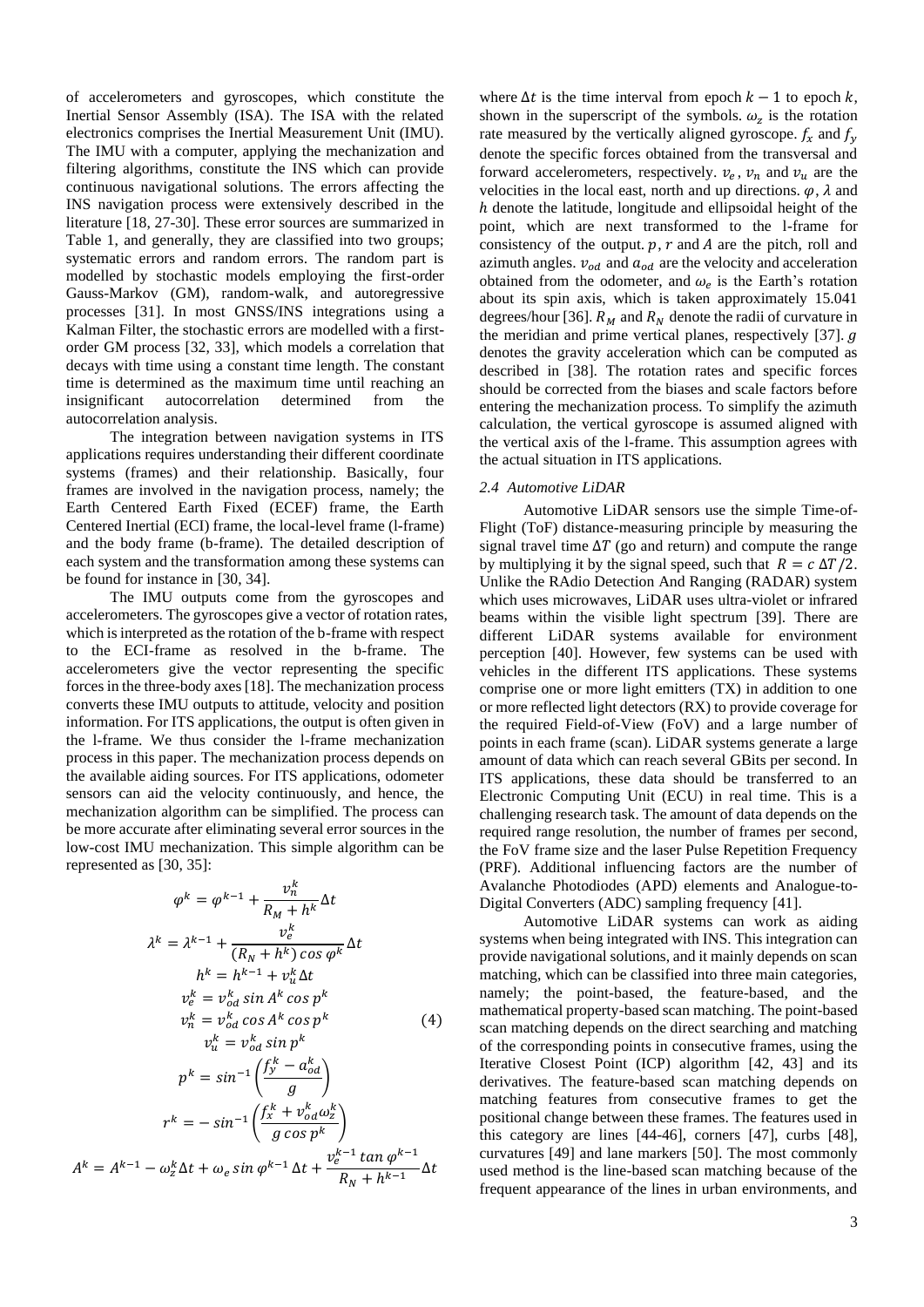the computation efficiency of this method. The mathematical property-based scan matching can be based on the use of cross-correlation [51], histograms [52], normal distribution transforms [53] or Hough transformations [54]. Another approach for the localization using LiDAR data is Simultaneous Localization and Mapping (SLAM). This approach is widely used in the robotics field, and it employs digital maps in the localization process [55, 56].

In this article, the line-based scan matching is reviewed. The basic idea of this type of scan matching follows the definition of normal points in two consecutive frames. The normal point can be defined as the intersection between the extracted line and the perpendicular line from the used LiDAR equipment to this extracted line. This point can be characterized by two parameters; the polar range  $\rho$  and the polar angle  $\alpha$ . The change of the location of this point between two frames can be used to calculate the change in position and heading between these frames. Fig. 2 shows this process, where frames  $i$  and  $j$  are considered. In a 2D representation,  $X_i$  and  $Y_i$  represent the axes of the i-frame, whereas  $X_j$  and  $Y_j$  represent the axes of the j-frame.  $\rho_i$  and  $\rho_j$ are the polar ranges of the normal points of those frames, respectively, and  $\alpha_i$  and  $\alpha_j$  are the polar angles of the normal points of the i-frame and j-frame.  $\Delta x_i$  and  $\Delta y_i$  refer to the displacements between the two scans, resolved in the i-frame, in the  $X_i$  and  $Y_i$  directions. The term  $\Delta A$  denotes the heading change between the two scans.



*Fig. 2. Normal point concept in the line-based scan matching* 

From Fig. 2, noting the coordinates of the center of the j-frame  $(\Delta x_i, \Delta y_i)$ , its polar range  $\rho_j$  can be calculated as follows:

$$
\rho_j = \rho_i - \Delta x_i \cos \alpha_i - \Delta y_i \sin \alpha_i \tag{5}
$$

and thus, the difference between the two polar ranges denoted as  $\Delta \rho_L$ , can be obtained as:

$$
\Delta \rho_L = \rho_i - \rho_j = \Delta x_i \cos \alpha_i + \Delta y_i \sin \alpha_i \tag{6}
$$

In addition, the heading change can be calculated as:

$$
\Delta A_L = \alpha_i - \alpha_j \tag{7}
$$

Based on these relations, the algorithm can be divided into three main steps; line extraction, line matching and computation of the relative navigational solution. In the first step, the Modified Incremental Split and Merge (MISM) algorithm can be applied for line detection, as described in [46]. In the second step, a search is conducted to find a match between extracted lines in two scans. This process can be achieved by predicting the polar range and polar angle of the normal point in the next scan, using the change in position

and heading obtained from INS. Then, the prediction Variance-Covariance (VC) matrix is calculated and the search process is performed looking for the normal point in the current scan as described in [57]. In the third and final step, the relative navigational solution is computed. For  $u$ number of matched lines, the mathematical relationship joining the polar parameters and the relative navigational solution can be expressed as:

$$
\begin{bmatrix} \rho_{i_1} - \rho_{j_1} \\ \rho_{i_2} - \rho_{j_2} \\ \vdots \\ \rho_{i_u} - \rho_{j_u} \\ \alpha_{i_1} - \alpha_{j_1} \\ \vdots \\ \alpha_{i_u} - \alpha_{j_u} \end{bmatrix} = \begin{bmatrix} \cos \alpha_{i_1} & \sin \alpha_{i_1} & 0 \\ \cos \alpha_{i_2} & \sin \alpha_{i_2} & 0 \\ \vdots & \vdots & \vdots \\ \cos \alpha_{i_u} & \sin \alpha_{i_u} & 0 \\ 0 & 0 & 1 \\ 0 & 0 & 1 \\ \vdots & \vdots & \vdots \\ 0 & 0 & 1 \end{bmatrix} \begin{bmatrix} \Delta x_i \\ \Delta y_i \\ \Delta A_i \end{bmatrix} + e \quad (8)
$$

which takes the parametric form, and thus, the least-squares (LS) estimation of the relative navigational solution with respect to the initial frame can be estimated. At least two noncollinear lines are required to calculate  $\Delta x_i$  and  $\Delta y_i$ , while one line is enough to calculate  $\Delta A_i$ .

Having now briefly reviewed the basic principles of the three navigation systems that can be used in ITS, namely; GNSS, Low-cost INS/odometers, and LiDAR, Table 1 summarizes the main characteristics of each one. As the outputs of the IMUs and odometers are processed together in the mechanization process to derive navigational solutions, they will be treated as one system here. The GNSS vulnerabilities that need to be included in the IM threat model in ITS applications were studied and discussed in [22] and summarized. The vulnerabilities that need to be considered in the IM process, in case of using the low-cost MEMS INS, odometer and automotive LiDAR sensors, are also given in Table 1 and will be discussed in detail in our future work.

## **3. Integration of Navigation Systems in ITS**

Integrating INS and odometer with other navigation systems such as GNSS and LiDAR requires a good understanding of the nature of the sensor errors to be aided, which can be mitigated by proper modelling and estimation techniques. The most common estimation technique is the Kalman filter (KF) [63, 64] in the Extended form (EKF), that operates on the error states, since the measurement and dynamic models used are nonlinear. When integrating GNSS with INS/odometer, and LiDAR with INS/odometer, these error states are the differences between the INS/odometer states and the reference states, i.e. either GNSS states or LiDAR states. The detailed equations implemented in the EKF can be found in [20].

There are three methods presented in the literature for the integration of the navigation systems; the Loosely-Coupled (LC), the Tightly-Coupled (TC), and the ultratightly- (or deeply-) coupled integrations [65-67]. The first two methods can be used for the integration of INS with GNSS or LiDAR, but the latter method is used in integrating INS with GNSS only as it is performed at the tracking loop level, which requires access to the GNSS hardware. Consequently, the focus here will be on the LC and TC integrations for GNSS/INS/odometer [30], and for LiDAR/INS/odometer combinations [68, 69].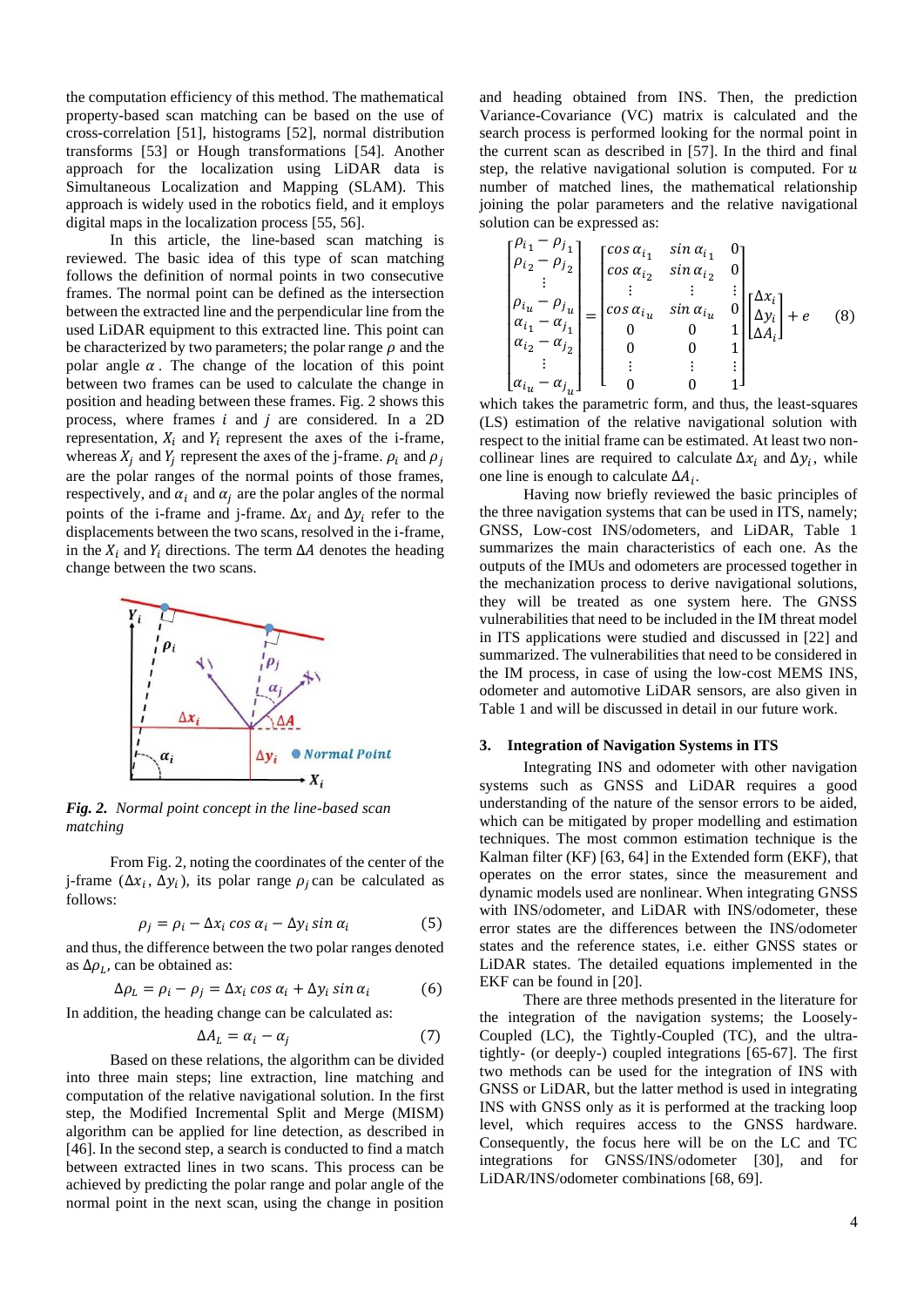| System                                                | <b>GNSS</b>                                                                                                                                                                                                                                                                                                                                                            | Low-cost MEMS IMU and odometer                                                                                                                                                                                                                                                                                                                                                                                                                                                                                                                                                                                                                                            | Automotive LiDAR                                                                                                                                                                                                                                                                                                                                                                                                                                              |
|-------------------------------------------------------|------------------------------------------------------------------------------------------------------------------------------------------------------------------------------------------------------------------------------------------------------------------------------------------------------------------------------------------------------------------------|---------------------------------------------------------------------------------------------------------------------------------------------------------------------------------------------------------------------------------------------------------------------------------------------------------------------------------------------------------------------------------------------------------------------------------------------------------------------------------------------------------------------------------------------------------------------------------------------------------------------------------------------------------------------------|---------------------------------------------------------------------------------------------------------------------------------------------------------------------------------------------------------------------------------------------------------------------------------------------------------------------------------------------------------------------------------------------------------------------------------------------------------------|
| Accuracy                                              | - Single Point Positioning<br>(SPP): few meters<br>- PPP: few decimeters<br>before convergence and<br>few centimeters after<br>convergence<br>- RTK: few centimeters<br>[20]                                                                                                                                                                                           | Deteriorates significantly with time. For<br>instance, a performance analysis was<br>performed for MTi-G-700 MEMS-IMU<br>in [58]. During Global Positioning<br>System (GPS) individual outages of 30s<br>in ten areas, the error varied from 0.31m<br>to 34.49m with average error 19.04m.                                                                                                                                                                                                                                                                                                                                                                                | Aiding INS by LiDAR can<br>provide few centimeters<br>positioning accuracy [59]                                                                                                                                                                                                                                                                                                                                                                               |
| Continuous<br>Navigational<br>Output                  | No<br>(environment-dependent)                                                                                                                                                                                                                                                                                                                                          | Yes<br>(environment-independent)                                                                                                                                                                                                                                                                                                                                                                                                                                                                                                                                                                                                                                          | No<br>(environment-dependent)                                                                                                                                                                                                                                                                                                                                                                                                                                 |
| Error<br>Accumulation                                 | N <sub>o</sub>                                                                                                                                                                                                                                                                                                                                                         | Yes                                                                                                                                                                                                                                                                                                                                                                                                                                                                                                                                                                                                                                                                       | Yes                                                                                                                                                                                                                                                                                                                                                                                                                                                           |
| Cost                                                  | New dual-frequency<br>receivers cost a few<br>hundreds of US dollars,<br>potential use in ITS                                                                                                                                                                                                                                                                          | A few tenth or hundreds of US dollars                                                                                                                                                                                                                                                                                                                                                                                                                                                                                                                                                                                                                                     | Below US\$10,000 and it is<br>predicted to drop to less<br>than US\$200 by 2022 [60]                                                                                                                                                                                                                                                                                                                                                                          |
| <b>Sampling Rate</b>                                  | Up to 100 Hz [61]                                                                                                                                                                                                                                                                                                                                                      | Up to 1000 Hz [34]                                                                                                                                                                                                                                                                                                                                                                                                                                                                                                                                                                                                                                                        | Up to 50Hz [62]                                                                                                                                                                                                                                                                                                                                                                                                                                               |
| Computational<br>Burden                               | Lighter than LiDAR and<br>heavier than INS and<br>odometer                                                                                                                                                                                                                                                                                                             | Light                                                                                                                                                                                                                                                                                                                                                                                                                                                                                                                                                                                                                                                                     | Heavy                                                                                                                                                                                                                                                                                                                                                                                                                                                         |
| Navigation<br>System<br>Vulnerabilities<br>and Errors | - Satellite hardware errors<br>- Receiver hardware errors<br>- NLOS signals<br>- Multipath<br>- Ionosphere delay errors<br>- Troposphere delay errors<br>- Harsh space weather<br>- Signal deformations<br>- Jamming and Spoofing<br>- Unintentional interference<br>- In-correct ambiguity<br>resolution in case of using<br>carrier-based positioning<br>such as RTK | IMU systematic errors:<br>- Bias offset<br>- Scale factor<br>- Misalignment<br>- Non-orthogonality<br>- Scale factor sign asymmetry<br>IMU non-systematic errors:<br>- In-run biases and scale factors<br>- Run-to-run biases and scale factors<br>Odometer systematic errors:<br>- Wheel misalignment<br>- Limited resolution (pulses/revolution)<br>Odometer non-systematic errors:<br>- Wheel diameter change (i.e. due to<br>variations in pressure, temperature,<br>speed and tread wear)<br>- Uneven road surfaces (e.g. speed<br>bumps)<br>- Wheel slipping (e.g. over-acceleration)<br>- Wheel skidding (e.g. fast turning)<br>- Interaction with external bodies | - Instrumental errors of the<br>linear and angular<br>measurements<br>- Misalignment with the<br>vehicle body<br>- Severe vibrations<br>- Errors based on the used<br>scan matching technique.<br>For instance, in the case of<br>the line-based scan<br>matching, errors can be<br>caused by:<br>• Detection of moving (not<br>fixed) lines<br>• The threshold set in the<br>line detection process<br>The search space set in<br>the line matching process. |

The main differences between the LC and TC schemes, in case of integrating GNSS with INS and odometer, are listed in Table 2.  $\delta\varphi$ ,  $\delta\lambda$  and  $\delta h$  are the latitude, longitude and height errors, respectively.  $\delta v_e$ ,  $\delta v_n$  and  $\delta v_u$  are the velocity errors in the east, north and up directions.  $\delta A$  is the error in the azimuth angle.  $SF_{od}$  denotes the velocity scale factor error from the odometer, and  $\delta \omega_z$  is the gyroscope drift.  $\delta b_r$ and  $\delta d_r$  denote the receiver clock bias and clock drift for each constellation.  $I$  represents the unit matrix, and  $0$ represents the zero matrix.  $\beta_{v_{od}}$  and  $\beta_{\omega_z}$  are the reciprocals of the autocorrelation times for  $\delta v_{od}$  and  $\delta \omega_z$ , respectively, modelled using a first-order GM process.  $e^2$  is squared of the datum first eccentricity.  $p$  and  $\dot{p}$  are the pseudoranges and pseudorange rates. The subscripts  $G$  and  $N$  denote the solutions obtained by GNSS, and obtained/predicted by INS

and odometer, respectively. The flow diagrams for integrating the INS and odometer with GNSS in the LC and TC schemes are shown in Fig. 3 and Fig. 4, respectively.

The main differences between the LC and TC schemes, in case of integrating LiDAR with INS and odometer using the line-based scan matching, are listed in Table 3.  $\delta \Delta x$  and  $\delta \Delta y$  are the displacement errors in  $X_i$  and  $Y_i$  directions, respectively.  $\delta v_x$  and  $\delta v_y$  are the velocity errors in  $X_i$  and  $Y_i$  directions.  $\delta v_{od}$  and  $\delta a_{od}$  denote the errors in the odometer velocity and acceleration, respectively.  $\delta \Delta A$  is the error in heading change, and  $\beta_{a_{od}}$  is the reciprocal of the autocorrelation time for  $\delta a_{od}$  modelled using a first-order GM process. In addition, the flow diagrams for integrating INS and odometer with LiDAR in the LC and TC schemes are illustrated in Fig. 5 and Fig. 6, respectively.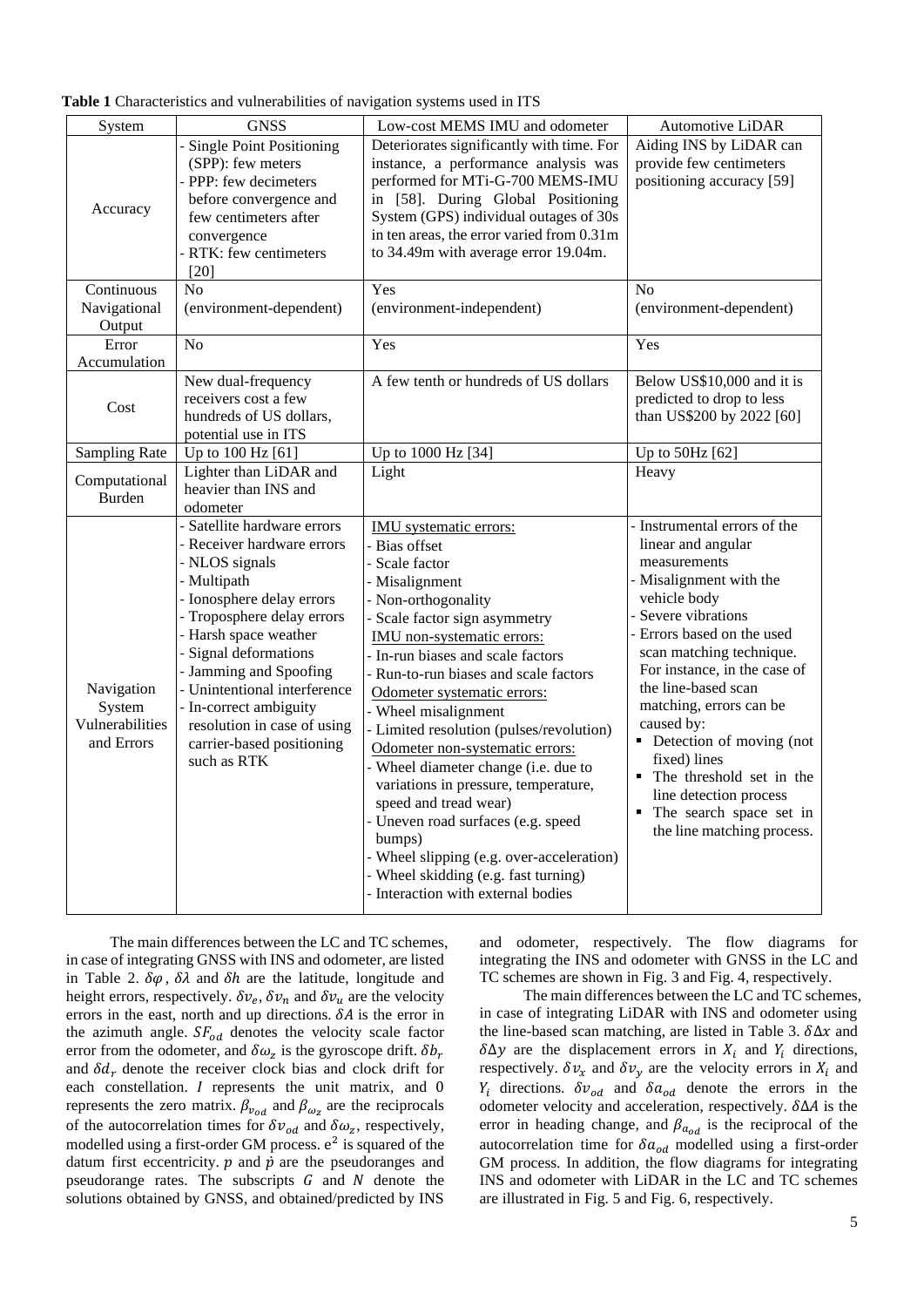| Loosely-coupled GNSS/INS/odometer                           | Tightly-coupled GNSS/INS/odometer                                                                                                                                                                                                                                                                                                                                                                                                                                                                                                                                                                                                                                                                                                                                                                                                                                                                                                                                                                                                                                                    |  |
|-------------------------------------------------------------|--------------------------------------------------------------------------------------------------------------------------------------------------------------------------------------------------------------------------------------------------------------------------------------------------------------------------------------------------------------------------------------------------------------------------------------------------------------------------------------------------------------------------------------------------------------------------------------------------------------------------------------------------------------------------------------------------------------------------------------------------------------------------------------------------------------------------------------------------------------------------------------------------------------------------------------------------------------------------------------------------------------------------------------------------------------------------------------|--|
| Independent solutions (i.e. INS/odometer                    | Integrated solution                                                                                                                                                                                                                                                                                                                                                                                                                                                                                                                                                                                                                                                                                                                                                                                                                                                                                                                                                                                                                                                                  |  |
| solution and GNSS solution) + Integrated                    |                                                                                                                                                                                                                                                                                                                                                                                                                                                                                                                                                                                                                                                                                                                                                                                                                                                                                                                                                                                                                                                                                      |  |
| solution                                                    |                                                                                                                                                                                                                                                                                                                                                                                                                                                                                                                                                                                                                                                                                                                                                                                                                                                                                                                                                                                                                                                                                      |  |
| Four from the same constellation for SPP, and               | One and the filter will be running in the prediction                                                                                                                                                                                                                                                                                                                                                                                                                                                                                                                                                                                                                                                                                                                                                                                                                                                                                                                                                                                                                                 |  |
| five for RTK and PPP                                        | mode                                                                                                                                                                                                                                                                                                                                                                                                                                                                                                                                                                                                                                                                                                                                                                                                                                                                                                                                                                                                                                                                                 |  |
| Simpler                                                     | More complex                                                                                                                                                                                                                                                                                                                                                                                                                                                                                                                                                                                                                                                                                                                                                                                                                                                                                                                                                                                                                                                                         |  |
| Yes                                                         | No, as there are no independent solutions                                                                                                                                                                                                                                                                                                                                                                                                                                                                                                                                                                                                                                                                                                                                                                                                                                                                                                                                                                                                                                            |  |
|                                                             |                                                                                                                                                                                                                                                                                                                                                                                                                                                                                                                                                                                                                                                                                                                                                                                                                                                                                                                                                                                                                                                                                      |  |
|                                                             |                                                                                                                                                                                                                                                                                                                                                                                                                                                                                                                                                                                                                                                                                                                                                                                                                                                                                                                                                                                                                                                                                      |  |
|                                                             | $\begin{bmatrix} \delta \varphi & \delta \lambda & \delta h & \delta v_e & \delta v_n & \delta v_u \end{bmatrix}$                                                                                                                                                                                                                                                                                                                                                                                                                                                                                                                                                                                                                                                                                                                                                                                                                                                                                                                                                                    |  |
|                                                             |                                                                                                                                                                                                                                                                                                                                                                                                                                                                                                                                                                                                                                                                                                                                                                                                                                                                                                                                                                                                                                                                                      |  |
|                                                             |                                                                                                                                                                                                                                                                                                                                                                                                                                                                                                                                                                                                                                                                                                                                                                                                                                                                                                                                                                                                                                                                                      |  |
|                                                             |                                                                                                                                                                                                                                                                                                                                                                                                                                                                                                                                                                                                                                                                                                                                                                                                                                                                                                                                                                                                                                                                                      |  |
|                                                             |                                                                                                                                                                                                                                                                                                                                                                                                                                                                                                                                                                                                                                                                                                                                                                                                                                                                                                                                                                                                                                                                                      |  |
|                                                             | $\begin{bmatrix} p_N^1-p_G^1 \ p_N^2-p_G^2 \ \vdots \ p_N^n-p_G^n \ \dot{p}_N^1-p_G^1 \ \dot{p}_N^2-p_G^2 \ \vdots \ \dot{p}_N^n-p_G^n \ \vdots \end{bmatrix}$                                                                                                                                                                                                                                                                                                                                                                                                                                                                                                                                                                                                                                                                                                                                                                                                                                                                                                                       |  |
| $\begin{bmatrix} I_{3x3} & 0_{3x3} & 0_{3x3} \end{bmatrix}$ | $\frac{H_{n}x_{3}}{\begin{bmatrix}H_{n}x_{3} & 0_{n}x_{3} & 0_{n}x_{3} & F_{5} \\ 0_{n}x_{3} & J_{n}x_{3} & 0_{n}x_{3} & F_{6} \end{bmatrix}_{2n}x_{11}}$                                                                                                                                                                                                                                                                                                                                                                                                                                                                                                                                                                                                                                                                                                                                                                                                                                                                                                                            |  |
|                                                             |                                                                                                                                                                                                                                                                                                                                                                                                                                                                                                                                                                                                                                                                                                                                                                                                                                                                                                                                                                                                                                                                                      |  |
|                                                             | $\begin{bmatrix} \delta \varphi & \delta \lambda & \delta h & \delta v_e & \delta v_n \end{bmatrix}$<br>$\begin{array}{ccccc} \delta v_u & \delta A & S F_{od} & \delta \omega_z]^T_{9x1} \\ \hline \left[ \begin{matrix} I_{3x3} & F_1 & 0_{3x3} \\ 0_{3x3} & I_{3x3} & F_3 \\ 0_{3x3} & 0_{3x3} & F_2 \end{matrix} \right]_{9x9} \end{array}$<br>$F_1=\begin{bmatrix} 0 & \frac{\Delta t}{R_M+h^{k-1}} & 0\\ \frac{\Delta t}{(R_N+h^{k-1})\cos\varphi^{k-1}} & 0 & 0\\ 0 & 0 & \Delta t \end{bmatrix},\;\; F_2=\begin{bmatrix} 1 & 0 & -\Delta t\\ 0 & 1-\beta_{v_{od}}\Delta t & 0\\ 0 & 0 & 1-\beta_{\omega_z}\Delta t \end{bmatrix}\\ F_3=\begin{bmatrix} \nu_{od}^{k-1}\cos A^{k-1}\cos p^{k-1} & \nu_{od}^{k-1}\sin A^{k-1}\cos p^{k-1} & 0\\ -\nu_{od}^{k-1}\sin A^{k-$<br>$\begin{bmatrix} \phi_N - \phi_G \\ \lambda_N - \lambda_G \\ h_N - h_G \\ v_{e_N} - v_{e_G} \\ v_{n_N} - v_{n_G} \\ v_{u_N} - v_{u_G} \end{bmatrix} \text{ s.t}$<br>$\bullet$ $U_N^n = [U_{X,N}^n \quad U_{Y,N}^n \quad U_{Z,N}^n]^T$ is the LOS unit vector between the receiver and satellite n |  |

**Table 2** The LC and TC GNSS, INS and odometer integration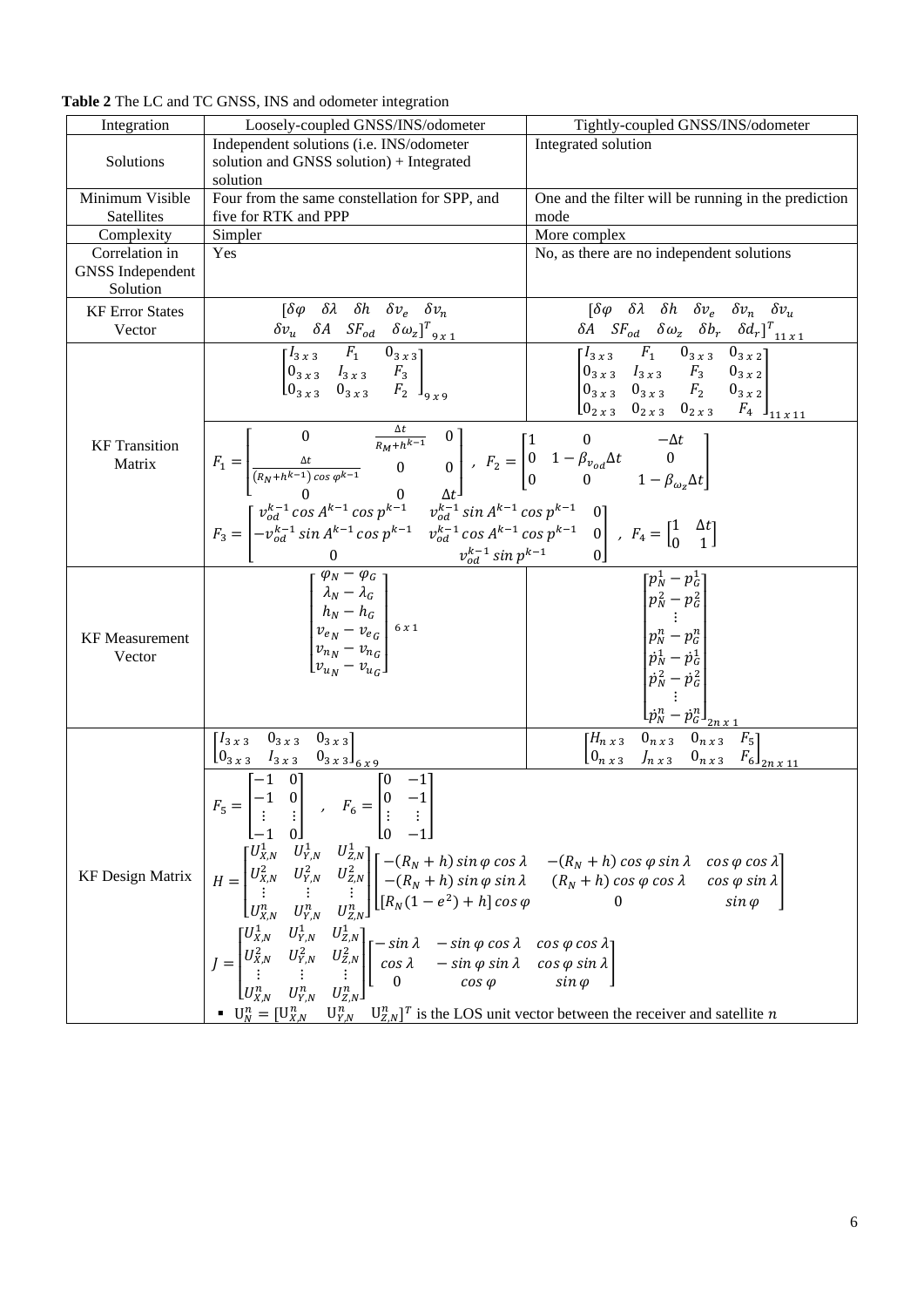

*Fig. 3. Loosely-coupled integration of GNSS, INS and odometer*



*Fig. 4. Tightly-coupled integration of GNSS, INS and odometer*



*Fig. 5. Loosely-coupled integration of LiDAR, INS and odometer using the line-based scan matching*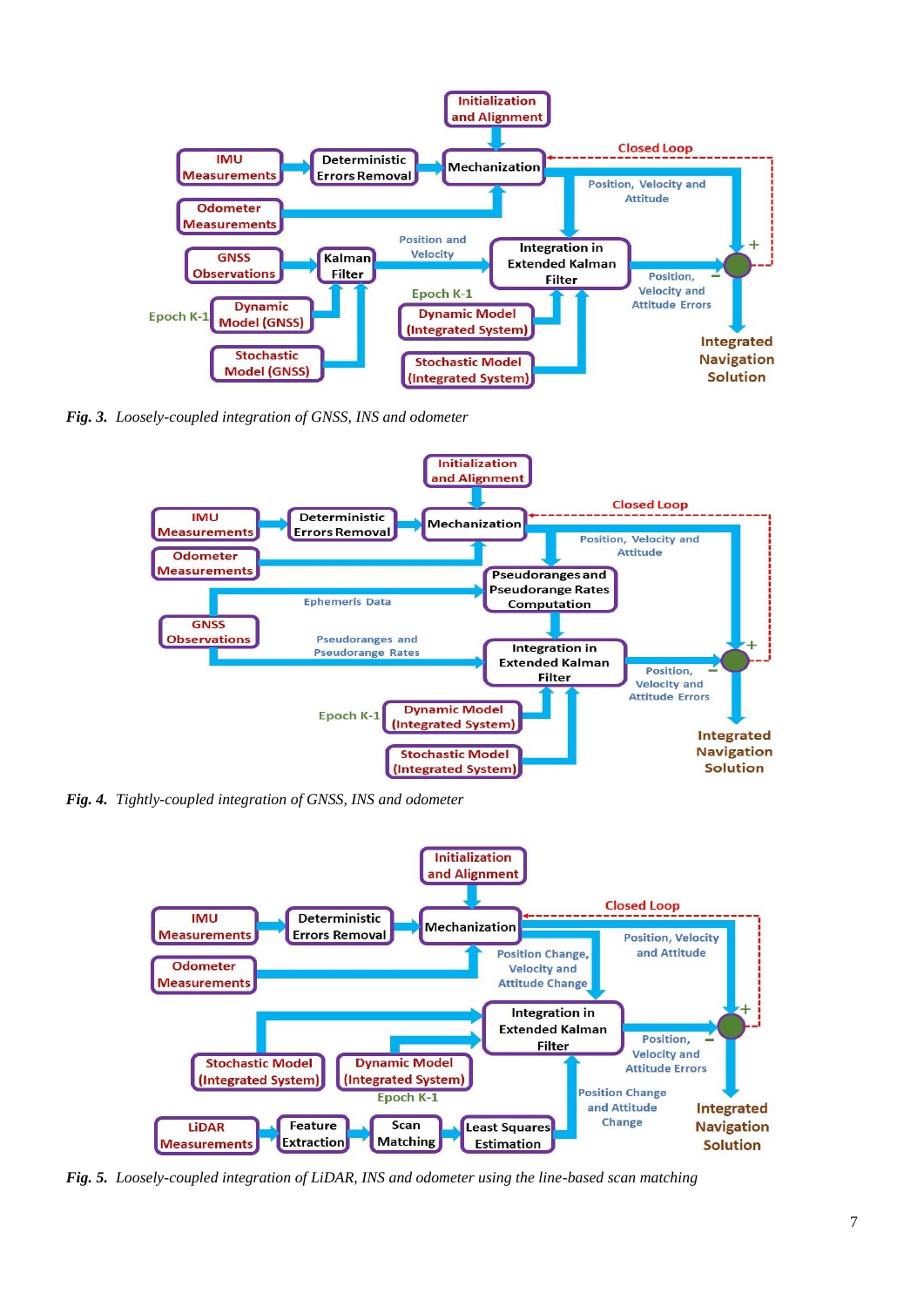

*Fig. 6. Tightly-coupled integration of LiDAR, INS and odometer using the line-based scan matching*

| Integration                    | Loosely-coupled LiDAR / INS / odometer                                                                                                                                                                                                                                                                                                                                                                                                                                                                                                                               | Tightly-coupled LiDAR / INS / odometer                                                                                                                                                                                                                                                                                                                                                                                          |
|--------------------------------|----------------------------------------------------------------------------------------------------------------------------------------------------------------------------------------------------------------------------------------------------------------------------------------------------------------------------------------------------------------------------------------------------------------------------------------------------------------------------------------------------------------------------------------------------------------------|---------------------------------------------------------------------------------------------------------------------------------------------------------------------------------------------------------------------------------------------------------------------------------------------------------------------------------------------------------------------------------------------------------------------------------|
| Solutions                      | Independent solutions (i.e. INS+odometer<br>solution and a LiDAR solution) + Integrated<br>solution                                                                                                                                                                                                                                                                                                                                                                                                                                                                  | Integrated solution                                                                                                                                                                                                                                                                                                                                                                                                             |
| Minimum Matched                | Two                                                                                                                                                                                                                                                                                                                                                                                                                                                                                                                                                                  | One                                                                                                                                                                                                                                                                                                                                                                                                                             |
| Lines                          |                                                                                                                                                                                                                                                                                                                                                                                                                                                                                                                                                                      |                                                                                                                                                                                                                                                                                                                                                                                                                                 |
| Complexity                     | Simple                                                                                                                                                                                                                                                                                                                                                                                                                                                                                                                                                               | More complex                                                                                                                                                                                                                                                                                                                                                                                                                    |
| Correlation in                 | Yes                                                                                                                                                                                                                                                                                                                                                                                                                                                                                                                                                                  | No, as there are no independent solutions                                                                                                                                                                                                                                                                                                                                                                                       |
| LiDAR                          |                                                                                                                                                                                                                                                                                                                                                                                                                                                                                                                                                                      |                                                                                                                                                                                                                                                                                                                                                                                                                                 |
| Independent                    |                                                                                                                                                                                                                                                                                                                                                                                                                                                                                                                                                                      |                                                                                                                                                                                                                                                                                                                                                                                                                                 |
| Solution                       |                                                                                                                                                                                                                                                                                                                                                                                                                                                                                                                                                                      |                                                                                                                                                                                                                                                                                                                                                                                                                                 |
| <b>KF</b> Error States         |                                                                                                                                                                                                                                                                                                                                                                                                                                                                                                                                                                      | $\overline{\begin{bmatrix} \delta \Delta x & \delta \Delta y & \delta v_{od} \end{bmatrix}}$ $\delta v_x$ $\delta v_y$ $\delta \Delta A$ $\delta a_{od}$ $\delta \omega_z \overline{\begin{bmatrix} T & 0 \\ 0 & 0 \end{bmatrix}}$                                                                                                                                                                                              |
| Vector                         |                                                                                                                                                                                                                                                                                                                                                                                                                                                                                                                                                                      |                                                                                                                                                                                                                                                                                                                                                                                                                                 |
|                                |                                                                                                                                                                                                                                                                                                                                                                                                                                                                                                                                                                      |                                                                                                                                                                                                                                                                                                                                                                                                                                 |
|                                |                                                                                                                                                                                                                                                                                                                                                                                                                                                                                                                                                                      |                                                                                                                                                                                                                                                                                                                                                                                                                                 |
| <b>KF</b> Transition<br>Matrix | $\begin{bmatrix} I_{2 \, x \, 2} & F_1 & 0_{2 \, x \, 3} \\ 0_{3 \, x \, 2} & F_2 & F_4 \\ 0_{3 \, x \, 2} & 0_{3 \, x \, 3} & F_3 \end{bmatrix}_{8 \, x \, 8}$<br>$\begin{bmatrix} F_1 = \begin{bmatrix} 0 & \Delta t & 0 \\ 0 & \Delta t \end{bmatrix} \end{bmatrix} \ , \ F_2 = \begin{bmatrix} 1 & 0 & 0 \\ \omega_z \, \Delta t \, \cos \Delta A & 1 & 0 \\ -\omega_z \, \Delta t \, \sin \Delta A & 0 & 1 \end{bmatrix} \$                                                                                                                                     |                                                                                                                                                                                                                                                                                                                                                                                                                                 |
|                                | $F_4=\begin{bmatrix} 0 & \Delta t & 0 \\ \left(a_{od}\cos\Delta A-\omega_z\,v_{od}\sin\Delta A\right)\Delta t & \Delta t\sin\Delta A & -v_{od}\,\Delta t\cos\Delta A \\ - \left(a_{od}\sin\Delta A+\omega_z\,v_{od}\cos\Delta A\right)\Delta t & \Delta t\cos\Delta A & v_{od}\,\Delta t\,\sin\Delta A \\ \left[\begin{matrix} \Delta x_i-\Delta x_N \\ \Delta y_i-\Delta y_N \\ \Delta A_i-\Delta A_N \end{matrix}\right] & \left[\begin{matrix} \Delta \rho_{L_1}-\Delta x_i \\ \Delta \rho_{L_2}-\Delta x_i \\ \Delta \rho_{L_2}\end{matrix}\right] \end{bmatrix$ |                                                                                                                                                                                                                                                                                                                                                                                                                                 |
| Measurement<br>Vector          |                                                                                                                                                                                                                                                                                                                                                                                                                                                                                                                                                                      | $\lceil \Delta \rho_{L_1} - \Delta \rho_{N_1} \rceil$<br>$\begin{cases} \Delta \rho_{L_2} - \Delta \rho_{N_2} \\ \vdots \\ \Delta \rho_{L_u} - \Delta \rho_{N_u} \end{cases}$<br>$\Delta A_{L_1} - \Delta A_N$<br>$\frac{\begin{vmatrix} \Delta A_{L_1} & \Delta A_N \\ \Delta A_{L_1} & -\Delta A_N \end{vmatrix}}{\begin{vmatrix} \cos \alpha_{i_1} & \sin \alpha_{i_1} & 0_{1 \times 3} & 0 & 0_{1 \times 2} \end{vmatrix}}$ |
| <b>KF Design Matrix</b>        | $\begin{bmatrix} 1 & 0 & 0_{1x3} & 0 & 0_{1x2} \\ 0 & 1 & 0_{1x3} & 0 & 0_{1x2} \\ 0 & 0 & 0_{1x3} & 1 & 0_{1x2} \end{bmatrix}_{3x8}$                                                                                                                                                                                                                                                                                                                                                                                                                                | $\begin{bmatrix} \cos \alpha_{i_1} & \sin \alpha_{i_1} & \cos \alpha_{i_2} \\ \cos \alpha_{i_2} & \sin \alpha_{i_2} & 0_{1x3} & 0 & 0_{1x2} \\ \vdots & \vdots & \vdots & \vdots & \vdots \\ \cos \alpha_{i_u} & \sin \alpha_{i_u} & 0_{1x3} & 0 & 0_{1x2} \\ 0 & 0 & 0_{1x3} & 1 & 0_{1x2} \\ 0 & 0 & 0_{1x3} & 1 & 0_{1x2} \\ \vdots & \vdots & \vdots & \vdots & \vdots \\ 0 & 0 & 0_{1x3} & 1 & $                           |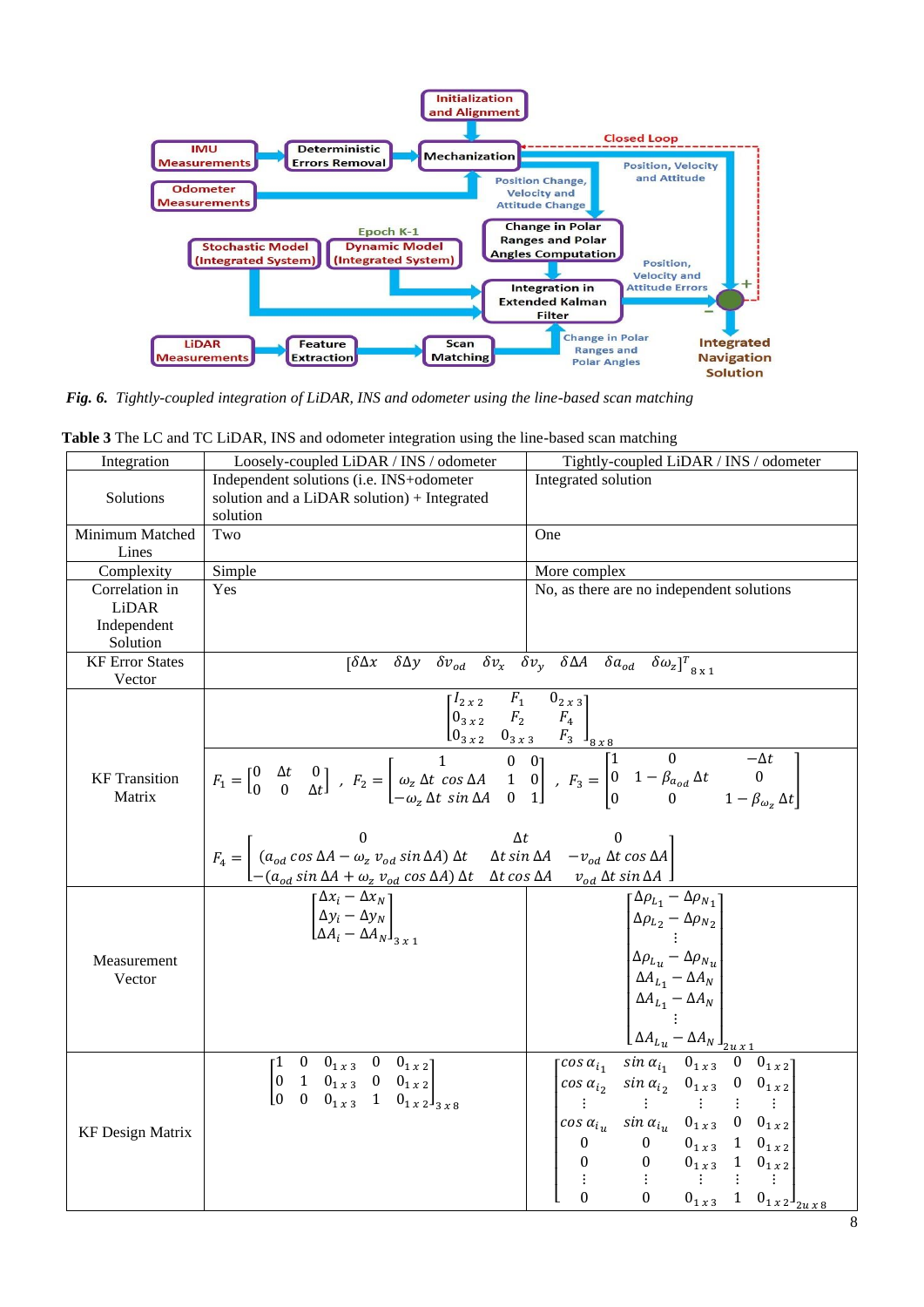## **4. Integrity and Navigation Performance**

The integrity of the navigation system defines the level of trust in the system as mentioned above. It was firstly used in aeronautical applications [70-72] as one of the Key Performance Parameters (KPPs), which are defined in [73, 74] and include in addition to integrity the following:

- *Accuracy*, which defines the level of agreement between the estimated and the true positions. It can be measured by the 95% confidence interval, for instance, using the Root Mean Square Error (RMSE), and it is computed assuming fault-free conditions and under standard system performance.
- *Continuity*, which defines the capability of the navigation system to provide a position output and maintain the required accuracy level and integrity over the operational period of the system without interruption or raising an alert; and
- *Availability*, which is the time ratio when the navigation system output is usable, maintaining the accuracy, integrity and continuity requirements.

To assure positioning reliability, the position error (PE) should be bounded by a specified region around the true position, where the boundaries of these regions are defined by the Alert Limits (ALs). The integrity process aims to guarantee that the PEs lie inside this region with probability equals to at least,  $(1 - P_{HMI})$  where  $P_{HMI}$  is the maximum allowed probability of HMI. At the same time, the integrity process aims to satisfy the continuity requirement by guaranteeing that the maximum probability of raising an alert and interrupting the operation, without a valid reason, is  $P_{FA}$ , which is denoted as the probability of False Alert (FA).  $P_{FA}$ is a sub-allocation of the continuity requirement  $C_0$ , i.e.  $P_{FA}$  < 1 –  $C_0$ , where  $C_0$  should also account for the probability of the justified alert in case of the PL exceeding the AL [75].

In aviation, where the integrity concept using SPP is quite mature, the region defined by the ALs is cylindrical, where the radius of the cylinder is the Horizontal Alert Limit (HAL) and its height is the Vertical Alert Limit (VAL) (see Fig. 7-a). On the other hand, in ITS applications, in most cases only the horizontal errors are of interest and the concerned directions are the Along-Track (AT) and the Cross-Track (CT) directions with the corresponding ALs denoted as  $AL_{AT}$  and  $AL_{CT}$ , respectively. Therefore, the region defined by the ALs is rectangular [76] (see Fig. 7-b).  $P_{HMI}$  maybe different in both directions, such that:

$$
P_{HMI_{AT}} + P_{HMI_{CT}} = P_{HMI} \tag{9}
$$

where  $P_{HMI_{AT}}$  and  $P_{HMI_{CT}}$  are the maximum allowed HMI probability in the AT and CT directions, respectively. Since in practice PE is not known in real-time processing, it is replaced by its statistical bound, i.e. the PL. Thus, in order to verify the availability of system integrity, the following two conditions have to be satisfied:

$$
PL_{AT} \le AL_{AT} \tag{10}
$$

$$
PL_{CT} \le AL_{CT} \tag{11}
$$

where  $PL_{AT}$  and  $PL_{CT}$  are the PLs in the AT and CT directions, respectively, and  $AL_{AT}$  and  $AL_{CT}$  are the ALs in the AT and CT directions.



*Fig. 7. (a) Cylindrical AL region in aviation, (b) rectangular AL region in ITS*

Meeting the required integrity requirements is the main goal of each integrity process, and to achieve this target, it is essential to identify, characterize and consider the probability of all error sources affecting the navigation solution that may lead to its failure, according to the sensor used and the work environment. Since statistical testing is typically applied, the probability distributions of the system errors have to be considered. For instance, in GNSS navigation, and according to the method used such as RTK or PPP, the clock and ephemerides error, multipath error, residual atmospheric errors and the noise can affect the navigational solution. These error sources then need to be over-bounded considering the different ways in which the errors can be presented when processing the data. The computation of the convolution of all error sources, in case of using empirical distributions for the different error sources, will be complicated and prohibitive even for powerful computers to calculate the exact integrity risk. Therefore, the process necessitates replacing the probability distribution of the combined error sources, i.e. their empirical distribution, by one distribution, the so-called the over-bounding distribution.

For safety reasons, the integrity risk computed based on this over-bounding distribution should always exceed the integrity risk computed using the empirical distribution of the combined errors. Since the only finite variance distribution that is stable through convolution is the normal distribution, therefore, it is almost unavoidable to use normal distributions as the basis for the over-bounding distributions [77]. A number of over-bounding strategies exist in the literature, such as the single Cumulative Distribution Function (CDF) over-bound, the paired CDF over-bound, the moment overbound, the excess-mass CDF over-bound, and the excessmass Probability Distribution Function (PDF) over-bound [78]. As an example, Fig. 8 shows the over-bounding strategy in the case of using the paired CDF over-bound.



*Fig. 8. Paired CDF over-bounding strategy*

In GNSS, IM is implemented either at the system level or at the user level. At the system level, Space-Based Augmentation Systems (SBAS) [79] or Ground-Based Augmentation Systems (GBAS) [80] while primarily provide real-time corrections that can improve the measurements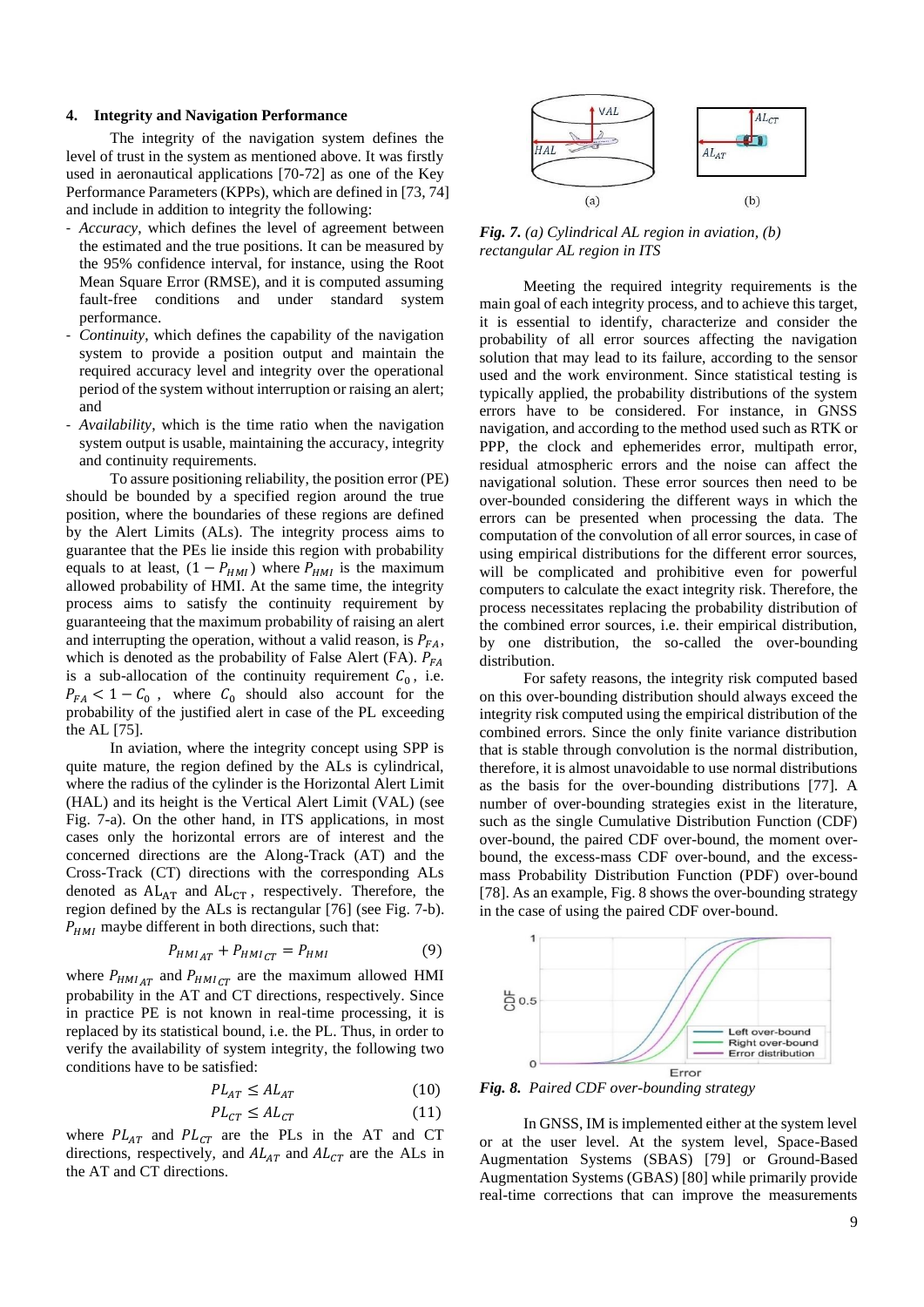accuracy, they determine and inform the user through their messages which satellites are faulty, such that the user does not use these satellites. In addition, they generate error bounds that bound the actual errors, to be used in the IM process. In aviation, SBAS and GBAS are efficient ways to guarantee the integrity for the positioning with an accuracy of a few meters. On the other hand, at the user level, the redundancy in GNSS signals can be exploited in IM by performing a consistency check of the observation residuals. This method is known as the Receiver Autonomous Integrity Monitoring (RAIM) [81, 82]. So far, in aviation, only GNSS phase-smoothed code observations that meet the certification requirements are used, and only in non-precision approaches, with trials for some Category I approaches. However, the accuracy obtained from code observations ranges between 1m to 10m, which is not sufficient for ITS applications that need accuracy at the sub-m level. Therefore, carrier-phase observations need also to be used. Consequently, the traditional SPP used in aviation should be replaced by either RTK or PPP in ITS applications. In addition, successful ambiguity resolution in these methods in the harsh environments depends on the availability of observations from several GNSS systems as presented in [83, 84], using observations from a number of frequencies and having a good satellite geometry. The need for ambiguity resolution in case of PPP was studied in [85], highlighting the need for fixed ambiguities in case of the accuracy requirement at a few centimetres. However, for the few decimetres accuracy needed for most ITS applications, float solutions could be sufficient.

## **5. RAIM Algorithms for ITS**

The RAIM algorithm, which relies on the redundancy of the observations, and therefore is suitable for GNSS, should be designed taking into consideration the different land environments involved in ITS applications. Many forms of RAIM GNSS-based algorithms exist in the literature. The main RAIM GNSS-based methods are presented and compared in [86, 87], and the complexities and the existing research of the integrity process in urban environments are discussed in [86].

The classical RAIM algorithms were used with aviation applications for a long time. In the past decade, the method evolves into the Advanced RAIM (ARAIM) GNSSbased algorithm [88-92] that offer multiple advantages over the traditional RAIM, which can be summarized as:

- ARAIM considers the possibility of multiple faults, whereas traditional RAIM only considers single faults.
- ARAIM includes proof of safety for the integrity process.
- ARAIM uses dual-frequency GNSS observations to eliminate the first-order ionospheric delays.
- It exploits the multi-constellation GNSS, instead of using only GPS.

As multi-band and multi-constellation GNSS observations are utilized in the RTK and PPP methods used in ITS, ARAIM is more suitable to be used. However, in the land environment, additional vulnerabilities such as NLOS effect, a more complicated multipath effect, spoofing, jamming and unintentional interference, exist in particular in the urban environment. The ARAIM baseline algorithm was developed applying the SPP technique, which is suitable for aviation. However, replacing SPP by either RTK or PPP, in

ITS, requires further investigation of the additional vulnerabilities associated with the use of the PPP or RTK methods. In addition, mathematical modifications are required to adapt the traditional models to PPP or RTK. In this section, the traditional ARAIM LS snapshot algorithm will be first discussed as the basis for future developments. In the literature, this algorithm was applied to GNSS, but it can also be applied for LiDAR after a suitable modification as will be presented next. This algorithm can be useful in case of the LC integrations mentioned above, as the individual navigational solutions are obtained from the aiding system (GNSS or LiDAR) before being integrated with INS and odometer using KF. However, for the TC integrations, single KF-based processing is carried out integrating the different navigational systems, and therefore, new KF IM architectures are needed for this purpose. Thus, the KF IM architectures, existing in the literature, will be briefly discussed in this section as the basis for our future work in this field.

## *5.1 LS-based Snapshot ARAIM*

The ARAIM algorithm can be divided into three main steps. The first step is defining the threat model, i.e. the alternative hypotheses (fault modes) to be considered, their total number, and the probability of each fault mode. The second step is the FDE process. In GNSS, the fault modes mainly refer to outliers in code observations or undetected cycle slips in the phase observations. For other sensors, in cases of difficulties of obtaining good threat models, signalbased, knowledge-based and hybrid/active approaches can be used to diagnose the faults and perform the FDE process [93, 94]. The third step is the computation of the PLs (as the maximum statistical value for PE computed at the designed integrity risk since PE cannot be computed in real-time practice) and next check that PL<AL to declare the availability of IM and the navigation solution. These three steps were extensively studied before in case of using GNSS for aviation, but very limited work was carried out for ITS. The LS-snap shot algorithm used in aviation can serve as the basis for future development in IM for ITS applications that will use GNSS and also in its integration with other sensors. Herein, the same approach will be tailored for its application with LiDAR using the line-based scan matching. The main differences between GNSS and LiDAR, when applying this strategy, will be addressed.

#### *5.1.1 Threat Model:*

If  $\hat{x}$  is the unknowns vector, the observation equations of the navigation system can be linearized in the form:

$$
y = A\hat{x} + e \tag{12}
$$

where  $y$  is the measurement vector,  $A$  is the design matrix and  $e$  is the measurement error vector. The first step is to compute the total number of alternative hypotheses to be considered. Note that we only have one null hypothesis, i.e. the system being in a fault-free mode, whereas the total number of fault modes, i.e. the number of alternative hypotheses  $N_{H_a}$ , for *n* observations can theoretically be:

$$
N_{H_a} = n + \frac{n!}{2! (n-2)!} + \dots + \frac{n!}{N_{fault}^{max}! (n - N_{fault}^{max})!}
$$
 (13)

In practice, the maximum number of simultaneous observation faults (i.e. code outliers or phase cycle slips in GNSS) that can be monitored,  $N_{fault}^{max}$ , is calculated iteratively as follows [88]: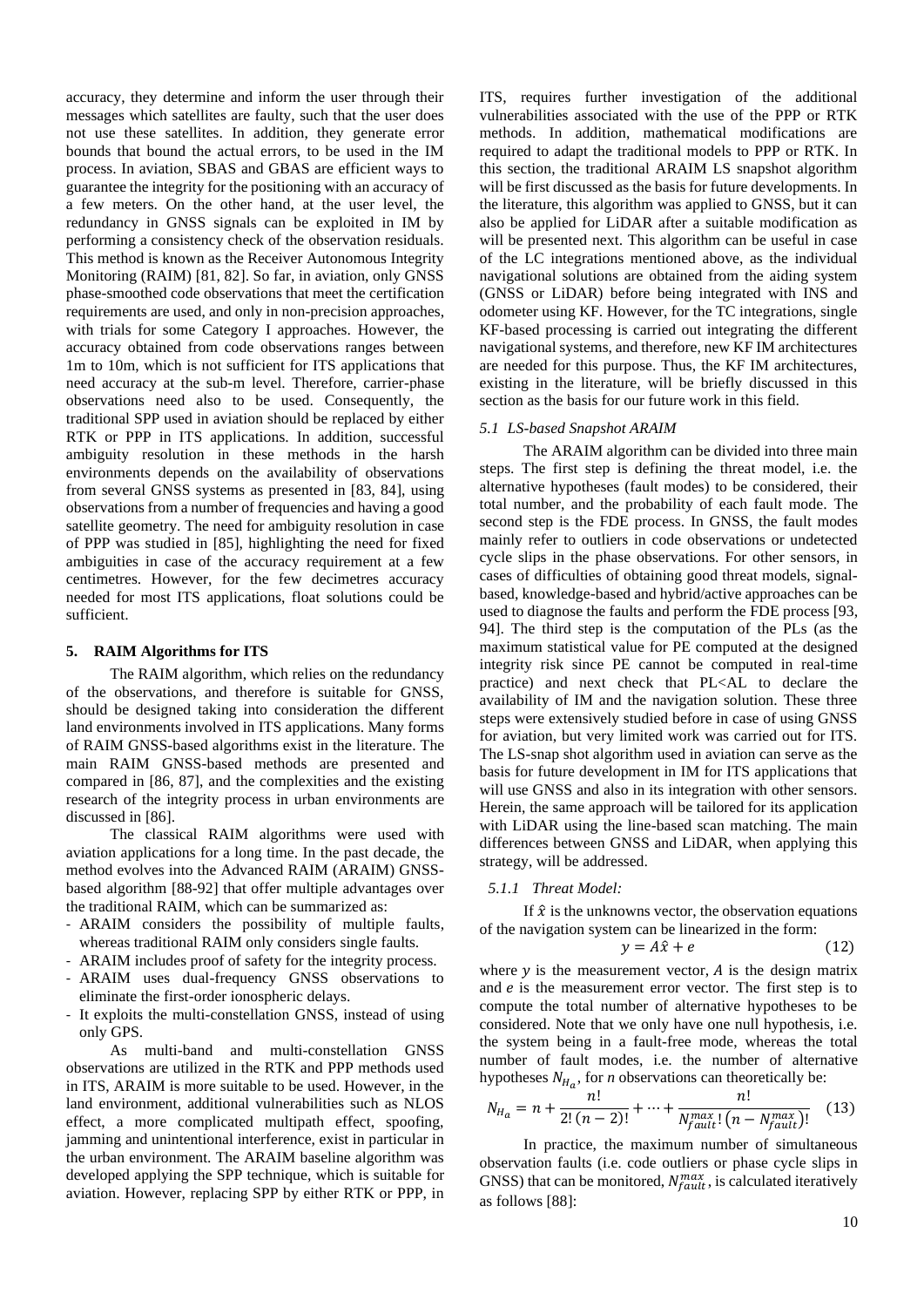$$
N_{fault}^{max} = max(r) : \frac{\left(\sum_{j=1}^{n} P_j\right)^r}{r!} > P_{thres.} \tag{14}
$$

where r is the number of simultaneous faults,  $P_j$  is the fault probability of measurement  $j$  and  $P_{thres.}$  is the integrity risk threshold coming from the unmonitored measurements fault.  $max(r)$  should be less than/or equal the degrees of freedom (redundancy) in the system.

Assuming that faulty measurements are independent, the probability of occurrence of each fault mode  $P_{H_a}$  can be expressed as:

$$
P_{H_a} = \prod_{j} P_j
$$
 (15)

for the number of simultaneous faulty measurements. For GNSS, a complete list of system vulnerabilities using the RTK technique is given in [22], from which one can decide which vulnerabilities can cause a fault (e.g. large multipath or NLOS causes an outlier in a code observation), its impact and probability. When multiple faults affect a single observation, their effects can be combined into one term. So far, faults due to multipath, NLOS, and ambiguity resolution have not been covered within a complete framework. Therefore, they are not going to be addressed in this review article and will be addressed in future work. Similarly, vulnerabilities of other sensors and their associated threat model will be addressed in our future work. As an example, Table 4 shows the main differences between GNSS and LiDAR in this step.

#### *5.1.2 FDE Algorithms:*

A key element of RAIM is the FDE process. Utilizing the redundancy in the observations, the FDE checks the consistency of all possible combinations of observations to identify the faulty ones (outliers) that are inconsistent with the rest of the observations. Therefore, increasing the measurements redundancy enhances the power of FDE. This process can be performed either in the position domain or in the observation domain [76].

The alternative hypotheses  $H_a$  (the faulty cases) are tested to detect any anomalies affecting the system. If anomalies are detected, the corresponding observations are excluded. This can be expressed as:

$$
H_0: \quad y = Ax + e \tag{16}
$$

$$
H_a: \quad y = Ax + C\overline{V} + e \tag{17}
$$

where  $H_0$  is the null hypothesis.  $C$  is a matrix identifying the tested observations (suspected to be faulty) and  $\nabla$  is the error vector. For  $n$  observations and  $z$  number of faults,  $C$  will be  $n \times z$  matrix, and  $\nabla$  will be  $z \times 1$  vector containing the magnitude of each bias.

If the FDE process is performed in the position domain, the solution of each hypothesis is calculated as:

$$
\hat{x}_0 = S_0 y \tag{18}
$$

$$
\hat{x}_a = S_a y \tag{19}
$$

where  $\hat{x}_0$  denotes the solution obtained by using all observations (assuming a null hypothesis, i.e. no faulty observations, and thus all observations are used), and  $\hat{x}_a$  is the solution from a subset of observations, excluding the observations suspected to be faulty (the alternative hypothesis a). The pseudo-inverse matrices  $S_0$  and  $S_a$  map the observation space onto the space of the estimated unknowns for the null hypothesis, and the alternative hypothesis  $a$ , respectively. In least squares,  $S_0 = R(A^TWA)^{-1}A^TW$  and similarly  $S_a$ . W is the weight matrix of all-satellites, taken as the inverse of the VC matrix of the observations  $(Q)$ , and considering the weight of faulty observations as zeros. The transformation matrix  $R$  is used to transform the output of the navigational solution onto the AT and CT directions.

For each alternative hypothesis, the Solution Separation (SS) method can be applied, where the test statistic  $\Delta \hat{x}_a$  is computed as [89]:

$$
\Delta \hat{x}_a = |\hat{x}_a - \hat{x}_0| \tag{20}
$$

and its standard deviation  $\sigma_{ss,a_q}$  for the component q is computed.  $\sigma_{ss,a_q} = \sqrt{a_q^T (S_a - S_0) Q (S_a - S_0)^T a_q}$ , where  $a_{q}$  is a column vector which keeps all elements as zeros and the required unknown position element (e.g. AT, CT) as one.  $H_0$  is rejected in favour of  $H_a$  if

$$
\frac{a_q^T \Delta \hat{x}_a}{\sigma_{ss,a_q}} > k_{FA_q} \tag{21}
$$

where  $k_{FAq}$  is the SS test threshold, which depends on the tested element as will be addressed in Table 5, and  $q$  denotes the AT or CT direction.

The study in [95] shows that there could be a very small difference in the FDE outcome when it is applied in the position domain from that when being applied in the observation domain, due to changes in the size of the threshold zone of the projected faults in these domains. Therefore, the FDE process is complemented by its application in the observation domain [96, 97]. The alternative hypotheses  $H_a$  are tested against  $H_0$  using the Generalized Likelihood Ratio (GLR) test derived from the Neyman-Pearson principle [98]. A Uniformly Most Powerful Invariant (UMPI) test statistic using the GLR criterion, can be formed as [97]:

$$
T_{df} = \hat{e}_0^T W C (C^T W Q_{\hat{e}_0} W C)^{-1} C^T W \hat{e}_0 = \hat{\nabla}^T Q_{\hat{\nabla}}^{-1} \hat{\nabla}
$$
 (22)

where  $\hat{e}_0$  is the residual vector using LS in case of the null hypothesis and can be computed, with its VC matrix  $Q_{\hat{e}_0}$ , through the Best Linear Unbiased Estimation (BLUE) as:

$$
\hat{e}_0 = y - A\hat{x}_0 = [I - A(A^TWA)^{-1}A^TW]y \tag{23}
$$

$$
Q_{\hat{e}_0} = Q - A(A^TWA)^{-1}A^T \tag{24}
$$

The BLUE of  $\nabla$  can be calculated, with its VC matrix  $Q_{\hat{\nabla}}$ , as:

 $\widehat{V}$ 

$$
= (C^T W Q_{\hat{e}} W C)^{-1} C^T W \hat{e}
$$
 (25)

$$
Q_{\hat{\nabla}} = (C^T W Q_{\hat{e}} W C)^{-1}
$$
 (26)

**Table 4** GNSS and LiDAR fault modes definition (*n* is the number of observations)

| Navigation System           | <b>GNSS</b>                            | LiDAR                                    |
|-----------------------------|----------------------------------------|------------------------------------------|
| <b>Linearization Needed</b> | Yes                                    | No (Equation 8 is linear)                |
| Number of Measurements      | Number of satellites                   | Number of matched lines x 2              |
| Alternative Hypotheses      | Single or multiple faults in satellite | Single or multiple faults in the matched |
| (Faulty Measurements)       | measurements                           | lines between consecutive scans          |
| Max Number of Simultaneous  | $n-3$ – number of constellations       | $(n-4)/2$                                |
| <b>Faulty Observations</b>  |                                        |                                          |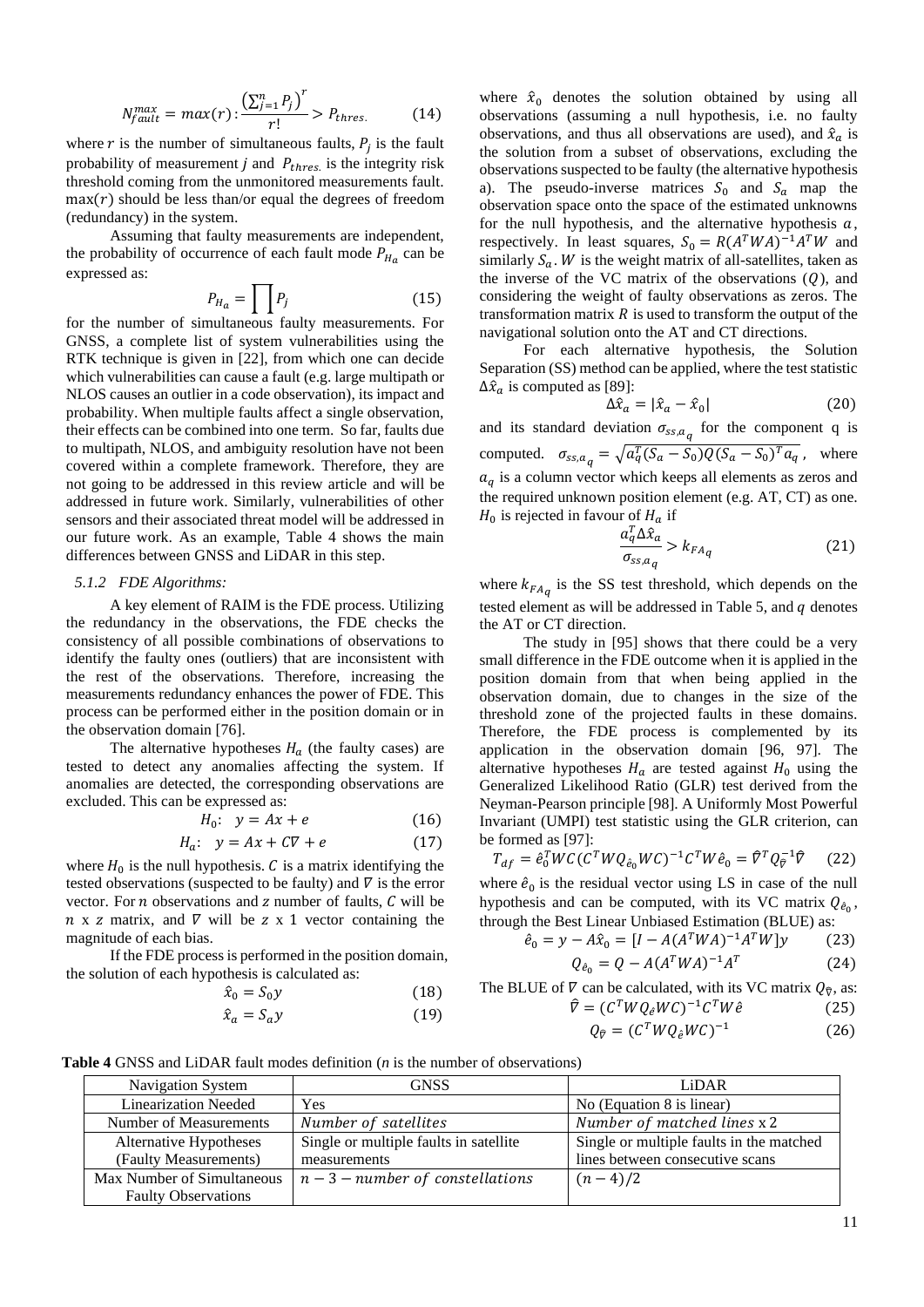To accept the null hypothesis, the following condition should be satisfied:

$$
T_{df} \leq \chi_{df}^{2^{-1}}(1 - P_{FA\chi^{2}}) \tag{27}
$$

where  $\chi_{df}^{2}$ <sup>-1</sup> is the inverse CDF (quantile) of a central  $\chi^{2}$ distribution with  $df$  degrees of freedom and  $P_{FA\chi^2}$  is the probability of false alert approximated as the continuity budget allocated to the  $\chi^2$  test. If the test fails, the null hypothesis is rejected and the faulty observations need to be identified and excluded. Consequently, the maximum value in the test statistics is chosen as the best candidate for exclusion. It is remarked that other testing statistics also exist. A comparison is given in [99].

Because of a slight possibility of a discrepancy between the outcome of the two tests (SS and the test applied in the observation domain, simply known as Chi-square test), one can apply the SS test first, and when all test statistics are below the thresholds, a confirmation check is performed in the observation domain. If this test passes, we proceed to the next step in IM, i.e. compute the PLs, and if the confirmation check fails, an alert has to be declared and the PL cannot be computed. If one of the SS tests fails, fault exclusion should commence by choosing the best candidate to be excluded. The subset giving the maximum value of the normalized  $a_q^T \Delta \hat{x}_a / \sigma_{ss,a_q}$  is the best candidate for exclusion. After exclusion, all the previous steps have to be repeated again to ensure that the correct faulty observations are excluded until all the SS tests and the consistency check pass. Table 5 shows the main differences when applying the FDE algorithms

## *5.1.3 Computation of the PL:*

described above in case of GNSS and LiDAR.

When the FDE test passes in the previous step, the PL is computed. The effect of possible nominal biases on the solution should be considered and bounded by the PLs.

| <b>Table 5</b> The FDE process in case of GNSS and LiDAR |  |  |
|----------------------------------------------------------|--|--|
|----------------------------------------------------------|--|--|

Denoting the total effect of the nominal biases on  $\hat{x}_0$  and  $\hat{x}_a$ as  $b_0$  and  $b_a$ , respectively, and the maximum nominal bias in a measurement  $j$  by  $b_j$ , the measurement biases are projected in the position domain as:

$$
b_{0q} = \sum_{j=1}^{n} |a_q^T S_0| b_j
$$
 (28)

$$
b_{a_q} = \sum_{j=1}^{n} |a_q^T S_a| b_j
$$
 (29)

Assuming the observation errors are normally distributed by the over-bounding distribution (cf. Section 4), the upper-values of PLs in the CT direction  $(PL<sub>CT</sub>)$  and in the AT direction ( $PL_{AT}$ ) can be computed as [5]:

$$
\sum_{j=1}^{N_{H_a}} P_{H_a} \phi \left( \frac{P L_{CT} - k_{FA_H} \sigma_{ss, a_{CT}} - b_{a_{CT}}}{\sigma_{a_{CT}}} \right) + 2\phi \left( \frac{P L_{CT} - b_{0_{CT}}}{\sigma_{0_{CT}}} \right) = l_{CT} P_{HMI}
$$
(30)  

$$
\sum_{p=a}^{N_{H_a}} \left( \frac{P L_{AT} - k_{FA_H} \sigma_{ss, a_{AT}} - b_{a_{AT}}}{\sigma_{0_{CT}}} \right)
$$

$$
\sum_{j=1} P_{H_a} \emptyset \left( \frac{-A_I - A_{H_f} + A_{H_f} - A_{H_f}}{\sigma_{a_{AT}}} \right) + 2 \emptyset \left( \frac{PL_{AT} - b_{0_{AT}}}{\sigma_{0_{AT}}} \right) = l_{AT} P_{HMI}
$$
(31)

where  $\sigma_0$  and  $\sigma_a$  denote the standard deviations of  $\hat{x}_0$  and  $\hat{x}_a$ , respectively.  $l_{CT}$  and  $l_{AT}$  are the allocation of  $P_{HMI}$  in the CT and AT directions, respectively, where  $l_{CT} + l_{AT} = 1$ . A method to solve these equations using a half-interval search can be found in [88]. For sensors other than GNSS, e.g. LiDAR, the same formulas can be used, where  $k_{FAH}$  is replaced by  $k_{FA_{hor.}}$ 

| Navigation System                            | <b>GNSS</b>                                                                                                                                                                                                                                                                                                                                                                                                                                                          | LiDAR                                                                                                       |
|----------------------------------------------|----------------------------------------------------------------------------------------------------------------------------------------------------------------------------------------------------------------------------------------------------------------------------------------------------------------------------------------------------------------------------------------------------------------------------------------------------------------------|-------------------------------------------------------------------------------------------------------------|
| Matrix $\mathcal C$                          | Each of its columns has one corresponding                                                                                                                                                                                                                                                                                                                                                                                                                            | Each of its columns has 2 ones corresponding                                                                |
|                                              | to the faulty observation and zeros elsewhere                                                                                                                                                                                                                                                                                                                                                                                                                        | to the faulty line and zeros elsewhere                                                                      |
| <b>Rotation Matrix R</b>                     | Transforms the output from the ECEF-frame                                                                                                                                                                                                                                                                                                                                                                                                                            | Unity matrix, because the solution is referred                                                              |
|                                              | to the b-frame (AT and CT directions)                                                                                                                                                                                                                                                                                                                                                                                                                                | to the b-frame (AT and CT directions)                                                                       |
| SS test statistic                            | $[X_{i_a} - X_{i_0}]$<br>$\begin{vmatrix} Y_{i_a} - Y_{i_0} \\ H_{i_a} - H_{i_0} \end{vmatrix}$<br>$\blacksquare$ X and Y are the CT and AT coordinates,<br>respectively. $H$ is the height.                                                                                                                                                                                                                                                                         | $\begin{bmatrix} \Delta x_{i_a} - \Delta x_{i_0} \\ \Delta y_{i_a} - \Delta y_{i_0} \end{bmatrix}$          |
| Continuity budget<br>allocation for SS tests | $P_{FA_H}$ : the allowed probability of false<br>alert in the horizontal direction<br>$P_{FA_V}$ : the allowed probability of false<br>alert in the vertical direction                                                                                                                                                                                                                                                                                               | $P_{FA_{hor}}$ : the allowed probability of FA due<br>to the horizontal position change<br>$P_{FA\gamma^2}$ |
| SS test thresholds                           | • $P_{FA\chi^2}$<br>• $k_{FAH} = -\phi^{-1}(\frac{P_{FAH}}{4N_{Ha}})$<br>• $k_{FA_V} = -\phi^{-1} \left( \frac{P_{FA_V}}{2N_{Ha}} \right)$ , usually not needed<br>in most ITS applications<br>• $P_{FA_H}$ and $P_{FA_{hor}}$ is assumed to be equally distributed in the AT and CT directions.<br>$k_{FA_H}$ and $k_{FA_{hor}}$ are used twice (for AT and CT directions)<br>$\emptyset$ is the left side of the CDF of a standard zero-mean Gaussian distribution | • $k_{FA_{hor.}} = -\phi^{-1}(\frac{P_{FA_{hor.}}}{4N_{tr}})$                                               |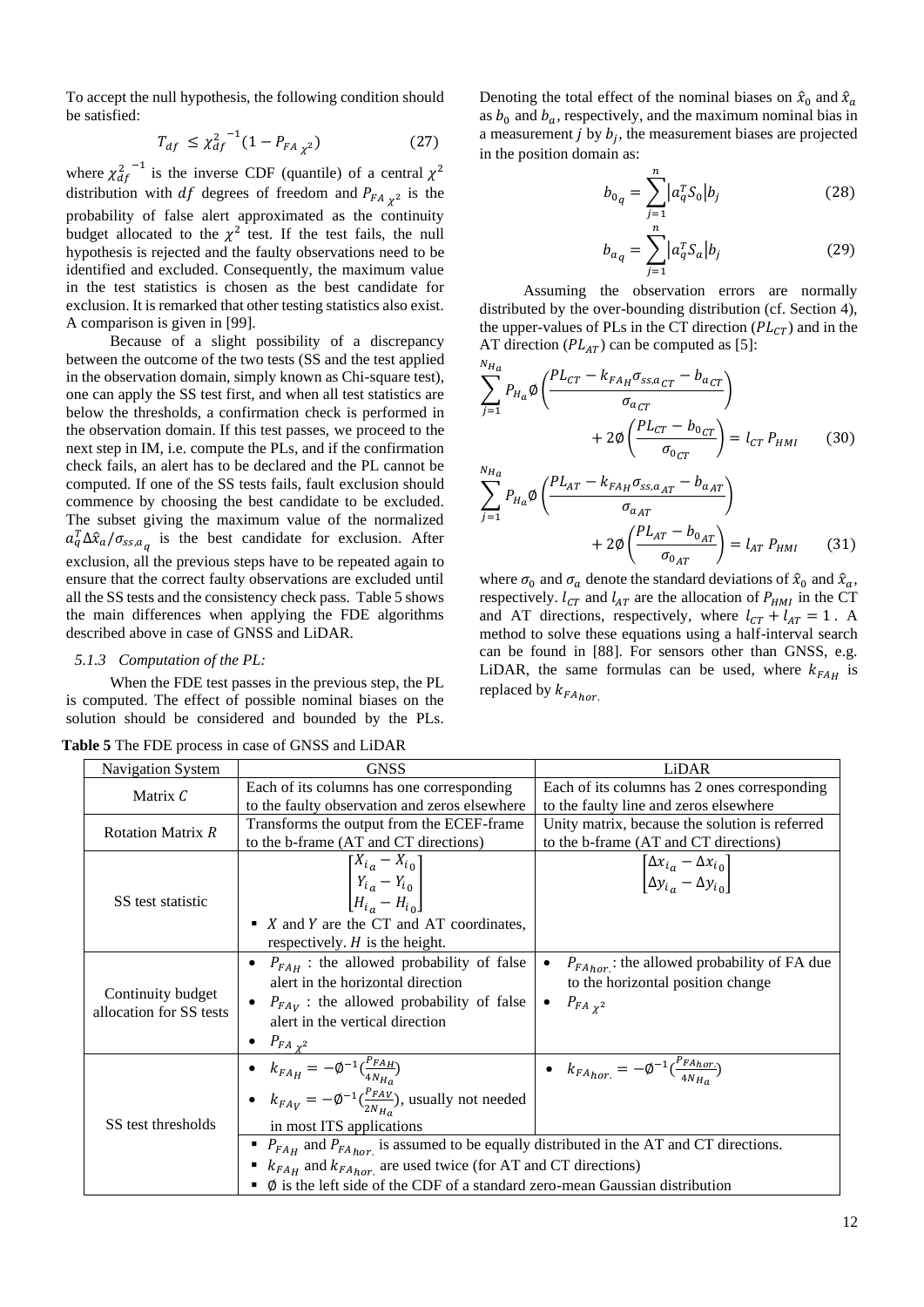The PL can be approximated for low-cost systems with limited computational power as follows:

$$
PL_{AT} = k_{AT} \sigma_{0_{AT}} + b_{0_{AT}} \tag{32}
$$

$$
PL_{CT} = k_{CT} \sigma_{0_{CT}} + b_{0_{CT}} \tag{33}
$$

where

$$
k_{AT} = -\phi^{-1} \left( \frac{l_{AT} P_{HMI}}{2} \right) \tag{34}
$$

$$
k_{CT} = -\phi^{-1}\left(\frac{l_{CT} P_{HMI}}{2}\right) \tag{35}
$$

The PL algorithms, in case of using INS and odometer with the RTK technique in the de-coupled mode, is expressed as [100, 101]:

$$
PL_{AT} = \sqrt{\left(\sin \theta a_1^T S \begin{bmatrix} b_{\theta IMU} \\ b_{odo.} \end{bmatrix}\right)^2 + \left(\cos \theta a_2^T S \begin{bmatrix} b_{\theta IMU} \\ b_{odo.} \end{bmatrix}\right)^2}
$$
  
+  $k_{AT} \sigma_{AT}$  (36)  

$$
PL_{CT} = \sqrt{\left(\cos \theta a_1^T S \begin{bmatrix} b_{\theta IMU} \\ b_{odo.} \end{bmatrix}\right)^2 + \left(\sin \theta a_2^T S \begin{bmatrix} b_{\theta IMU} \\ b_{odo.} \end{bmatrix}\right)^2}
$$
  
+  $k_{CT} \sigma_{CT}$  (37)

where  $\theta$  is the azimuth angle.  $\sigma_{AT}$  and  $\sigma_{CT}$  are the standard deviations of the solution in the AT and CT directions, respectively, which can be computed by applying the covariance propagation as described in detail in [101].  $b_{\theta_{IMII}}$ is the INS heading bias, which is assumed to increase linearly with time.  $b_{odo}$  denotes the bias caused by the odometer speed.  $a_1^T = [1,0], a_2^T = [0,1],$  and S is the pseudo-inverse matrix used to map the observations space onto the unknowns space as mentioned earlier.

#### *5.2 KF-based Integrity Algorithms*

A number of studies discussed the integrity process using Kalman filter processing. [102] analysed the performance of GPS/INS integration running a number of sub-filters and assuming single satellite faults. For fault detection, the SS test statistics are calculated between the allin-view filter (i.e. assuming no faults) and the sub-filters. The main problem of running these sub-filters is the increased computational burden especially with the increase in the number of visible satellites when using multi-constellations. In another study, [103] studied the GNSS/INS integration, and proposed the inclusion of the predicted state parameters with the use of code observations in the adjustment to improve the FDE capability and test reliability.

The study in [104] presented a KF-based IM approach that provides a tight-bound on the integrity risk assuming the worst-case fault condition. The approach adopts a fault detection procedure in the observations domain. The KF predicted residual (vector of innovations)  $e_k$  is computed, and its weighted norm  $r_{KF}$  at epoch  $k$  is expressed as:

$$
r_{KF_k} = e_k^T Q_{e_k}^{-1} e_k \tag{38}
$$

where  $Q_{e_k}$  is the VC matrix of the vector of innovations. The cumulative KF test statistics  $R_{KF}$ , to a certain chosen time length, is then computed using the test statistics at the previous epoch as follows:

$$
R_{KF_k} = R_{KF_{k-1}} + r_{KF_k} \tag{39}
$$

The detection Chi-squared threshold is derived using the weights and the independent random variables, which can

be obtained for example by the use of Singular Value Decompositions (SVDs) in the recursive form as described in [104]. Regarding the integrity risk bound, a batch LS method is used to calculate the worst-case fault vectors (i.e. of all time epochs). At each epoch, the fault vector is used as an input to a second KF to compute the mean of the estimate error vector, which is used to calculate the PLs. The main problem of this approach is the computational burden needed to implement a batch LS and a second KF. In a following work, [105] derived a sequential IM technique based on the sum of squared weighted norms for a sequence of KF innovations. The study developed a recursive approach to compute the worst-case Failure Mode Slope (FMS) and determine an upper bound on the integrity risk. In addition, they utilized the sequential FMS approach for fault exclusion by extracting the sub-set solutions without the need to run parallel KFs.

In [106], another KF-based RAIM algorithm was presented. For fault detection, a LS-based method is used applying three test statistics. Firstly, the pseudorange and pseudorange rate residual vector is obtained as the difference between the output pseudoranges/pseudorange rates and their predicted values. The predicted pseudorange/pseudorange rate are obtained based on the filter predicted receiver position, the satellite position, predicted receiver clock bias and the predicted atmospheric errors. Next, this vector is modelled as the observation vector in a parametric form, and the three test statistics are performed for three epoch ranges [106].

A sequential PPP KF IM architecture was proposed in [107]. The estimated parameters in the filter include the position, clock biases, float ambiguities, tropospheric delay, and multipath error. The method also requires running a bank of parallel KFs. To reduce the computational load, most modelled errors are computed only once based on the faultfree case. The approach assumes an optimal fault-free (all-inview) estimator, which gives for each subset filter [107]:

$$
\sigma_{ss,a}^2 = \sigma_{0,KF}^2 - \sigma_{a,KF}^2 \tag{40}
$$

where  $\sigma_{0,KF}^2$  and  $\sigma_{a,KF}^2$  are the error variances obtained from the fault-free filter and the tested subset filter, respectively. Hence, the SS standard deviation  $\sigma_{ss,a}$  can be updated easily, and the PLs can be computed using Equations 30 and 31.

The study in [108] presented IMU/LiDAR integration to enable the integrity risk evaluation, while accounting for the incorrect associations between mapped and observed landmarks, and incorporating LiDAR return-light intensity measurements to better distinguish between landmarks. An analytical integrity risk bound, provided by [109] is used to consider all possible incorrect associations. The performance assessment showed a significant reduction in the integrity risk by applying the developed integration and incorporating LiDAR return-light intensity.

## **6. Conclusion**

A reliable and robust IM is an essential task for ITS, in particular for safety-related applications such as autonomous driving. In open-sky environments, the precise GNSS-based positioning methods could be enough to satisfy the required navigation performance metrics (integrity, accuracy, continuity, and availability). In urban canyons, however, the large multipath and the poor satellite geometry with limited satellite visibility may hamper the achievement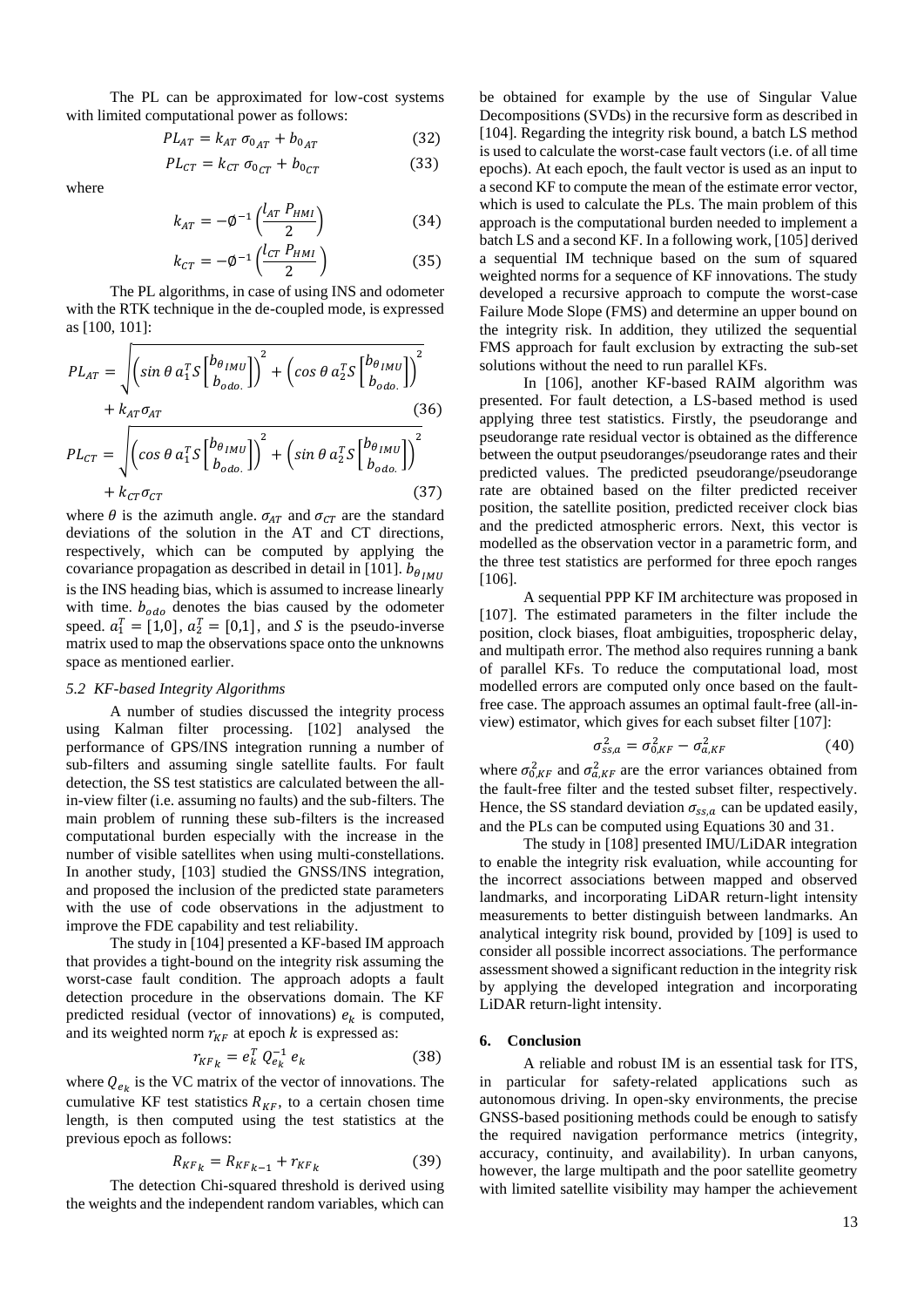of this goal. Hence, the integration of GNSS with other positioning sensors such as INS, odometer and LiDAR sensors, becomes essential in such environments. The characteristics and vulnerabilities of each navigation system were briefly reviewed. In addition, the integration schemes between these sensors, for ITS applications were presented describing the merits, limitations, and the basic mathematical model of each of them.

The current integrity algorithms, that can be applied in ITS, were reviewed. The traditional ARAIM LS GNSS-based algorithm was discussed, and a similar algorithm with suitable modification to be applied with LiDAR was proposed. These LS algorithms are useful for the LC integrations and in case of using a single navigational system. In addition, the limited KF-based IM studies, available in the literature, were discussed. These studies can be useful in future work when applying the TC integrations, or the KFbased single system techniques (e.g. RTK and PPP).

The integrity main framework is discussed. However, while IM was comprehensively covered for GNSS in aviation, its methodology in the land environment applications is very limited. Moreover, the IM architectures for other sensors and the integrated systems, which can be applied in open-sky and urban environments, need to be developed. Therefore, future research will have more challenges, considering a large number of vulnerabilities of each sensor and when the sensors are combined, their FDE, PLs, and the overbounding error distribution.

#### **7. Acknowledgement**

This work is partially funded by the ARC Discovery Project: Trustworthy Positioning for Next Generation Intelligent Transport Systems, Project ID: DP170103341.

# **8. References**

- [1] EGA: 'Technical Analysis of New Paradigms Increasing EGNSS Accuracy and Robustness in Vehicles' (European GNSS Agency, 2015)
- [2] EGA: 'Report on the Performance and Level of Integrity for Safety and Liability Critical Multi-applications' (European GNSS Agency, 2015)
- [3] Suh, Y., Shibasaki, R.: 'Evaluation of Satellite-based Navigation Services in Complex Urban Environments Using a Three-dimensional GIS', IEICE Trans. Commun., 2007, E90B, (7), pp. 1816-1825
- [4] Wang, L., Groves, P.D., Ziebart, M.K.: 'Multiconstellation GNSS Performance Evaluation for Urban Canyons Using Large Virtual Reality City Models', J. of Navigation, 2012, 65, (3), pp. 459-476
- [5] El-Mowafy, A., Imparato, D.: 'Positioning Integrity, Availability and Precision for Journey Planning and Navigation Using GNSS Integrated with Low-Cost Sensors'. Proc. ION GNSS+, Miami, FL, USA, September 2018, pp. 2642–2653
- [6] Groves, P.D.: 'Shadow Matching: A New GNSS Positioning Technique for Urban Canyons', J. of Navigation, 2011, 64, (3), pp. 417-430
- [7] Groves, P.D., Wang, L., Adjrad, M., Ellul, C.: 'GNSS Shadow Matching: The Challenges Ahead'. Proc. ION GNSS+, Tampa, FL, USA, September 2015, pp. 2421- 2443
- [8] Suzuki, T., Kubo, N.: 'N-LOS GNSS Signal Detection Using Fish-eye Camera for Vehicle Navigation in Urban Environments'. Proc. ION GNSS+, Tampa, FL, USA, September 2014, pp. 1897–1906.
- [9] Kato, S., Kitamura, M., Suzuki, T., Amano, Y.: 'NLOS Satellite Detection Using a Fish-eye Camera for Improving GNSS Positioning Accuracy in Urban Area', J. of Robotics and Mechatronics, 2016, 28, (1), pp. 31- 39
- [10] Jiang, Z., Groves, P.D.: 'NLOS GPS Signal Detection Using a Dual-polarisation Antenna', GPS Solutions, 2014, 18, (1), pp. 15–26
- [11] Groves, P.D., Jiang, Z.: 'Height Aiding, C/N0 Weighting and Consistency Checking for GNSS NLOS and Multipath Mitigation in Urban Areas', J. of Navigation, 2013, 66, (5), pp. 653–669
- [12] Hsu, L.-T., Tokura, H., Kubo, N., Gu, Y., Kamijo, S.: 'Multiple Faulty GNSS Measurement Exclusion Based on Consistency Check in Urban Canyons', IEEE Sensors, 2017, 17, (6), pp. 1909–1917
- [13] Hsu, L.-T., Jan, S.-S., Groves, P.D., Kubo, N.: 'Multipath Mitigation and NLOS Detection Using Vector Tracking in Urban Environments', GPS Solutions, 2015, 19, (2), pp. 249–262
- [14] Leisten, O., Knobe, V.: 'Optimizing Small Antennas for Body-loading Applications', GPS World, 2012, 23, (9), pp. 40–44
- [15] Hsu, L.-T., Groves, P.D., Jan, S.-S.: 'Assessment of the Multipath Mitigation Effect of Vector Tracking in an Urban Environment'. Proc. ION Pacific PNT Meeting, Honolulu, Hawaii, April 2013, pp. 498–509
- [16] Hartinger, H., Brunner, F.K.: 'Variances of GPS Phase Observations: The SIGMA-ɛ Model', GPS Solutions, 1999, 2, (4), pp. 35–43
- [17] Tay, S., Marais, J.: 'Weighting Models for GPS Pseudorange Observations for Land Transportation in Urban Canyons'. 6th European Workshop on GNSS Signals and Signal Processing, Germany, 2013
- [18] Aggarwal, P., Syed, Z., Noureldin, A., El-Sheimy, N.: 'MEMS-Based Integrated Navigation' (Artech House Publisher, UK, 2010)
- [19] Gao, Y., Liu, S., Atia, M., Noureldin, A.: 'INS/GPS/LiDAR Integrated Navigation System for Urban and Indoor Environments Using Hybrid Scan Matching Algorithm', Sensors, 2015, 15, (9), pp. 23286- 23302
- [20] Teunissen, P.J.G., Montenbruck, O., (Ed.): 'Springer Handbook of Global Navigation Satellite Systems' (Springer International Publishing, Switzerland, 2017)
- [21] Hofmann-Wellenhof, B., Lichtenegger, H., Wasle, E.: 'GNSS-Global Navigation Satellite Systems' (Springer, Wien, New York, 2008)
- [22] Imparato, D., El-Mowafy, A., Rizos, C., Wang, J.: 'A Review of SBAS and RTK Vulnerabilities in Intelligent Transport Systems Applications'. Proc. IGNSS Symposium, Sydney, Australia, February 2018, pp. 1- 18
- [23] Trobro, C., Magnusson, M.: 'Improving Wheel Speed Sensing and Estimation'. Master thesis, Lund Institute of Technology, 2003
- [24] Borenstein, J., Feng, L.: 'Measurement and Correction of Systematic Odometry Errors in Mobile Robots',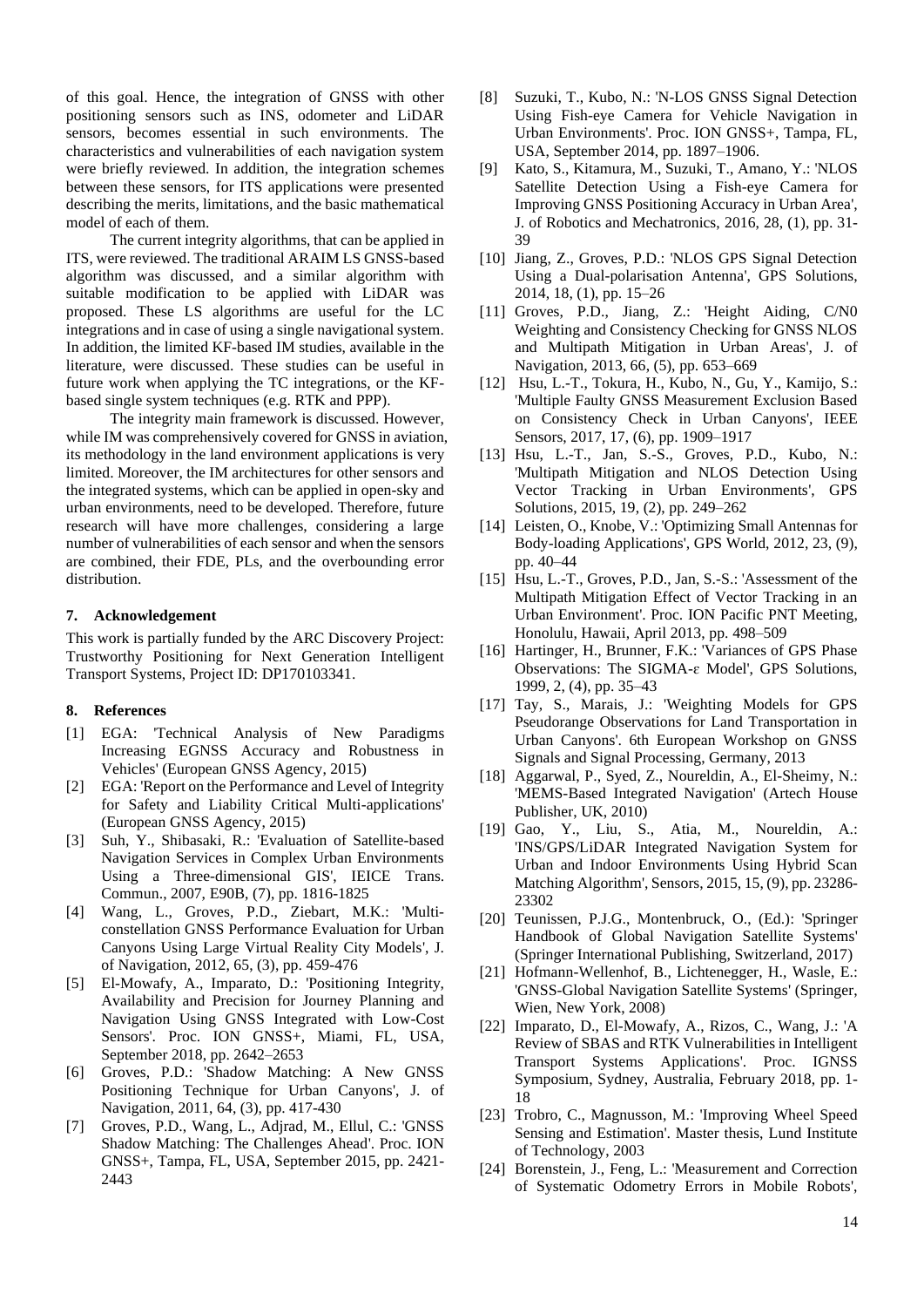IEEE Trans. Robotics and Automation, 1996, 12, (6), pp. 869–880

- [25] Abbott, E., Powell, D.: 'Land-Vehicle Navigation Using GPS', Proceedings of the IEEE, 1999, 87, (1), pp. 145– 162
- [26] Carlson, R., Gerdes, J., Powell, J.: 'Error Sources When Land Vehicle Dead Reckoning with Differential Wheelspeeds', Navigation, 2004, 51, (1), pp. 13–27
- [27] IEEE Std 952-1997: 'IEEE Standard Specification Format Guide and Test Procedure for Single-Axis Interferometric Fiber Optic Gyros', 1997
- [28] IEEE Std 1293-1998: 'IEEE Standard Specification Format Guide and Test Procedure for Linear, Single-Axis, Non-gyroscopic Accelerometers', 1998
- [29] Grewal, M.S., Weill, L.R., Andrews, A.P.: 'Global Positioning Systems, Inertial Navigation, and Integration' (Wiley, New York, 2007)
- [30] Noureldin, A., Karamat, T.B., Georgy, J.: 'Fundamentals of Inertial Navigation, Satellite-based Positioning and their Integration' (Springer-Verlag Berlin Heidelberg, 2013)
- [31] Quinchia, A.G., Falco, G., Falletti, E., Dovis, F., Ferrer, C.: 'A Comparison between Different Error Modeling of MEMS Applied to GPS/INS Integrated Systems', Sensors, 2013, 13, (8), pp. 9549-9588
- [32] Gelb, A., et al.: 'Applied Optimal Estimation' (The Massachusetts Institute of Technology Press, Cambridge, Massachusetts and London, England, 1974)
- [33] Brown, R., Hwang, Y.: 'Introduction to Random Signals and Applied Kalman Filtering' (John Wiley & Sons Inc., New York, 1992)
- [34] Groves, P.D.: 'Principles of GNSS Inertial and Multisensor Integrated Navigation Systems' (Artech House, USA, 2007)
- [35] Li, X., Jiang, R., Song, X., Li, B.: 'A Tightly Coupled Positioning Solution for Land Vehicles in Urban Canyons', Journal of Sensors, 2017, pp. 1-11
- [36] Torge, W.: 'Geodesy' (Walter de Gruyter, Berlin, New York, 2001, 3rd edition )
- [37] Hofmann-Wellenhof, B., Lichtenegger, H., Collins, J.: 'Global Positioning System, Theory and Practice' (Springer-Verlag, Wien,, 2001, 5th edition)
- [38] Forsberg, R.: 'Gravity Field Terrain Effect Computations by FFT', Bulletin Géodésique, 1985, 59, pp. 342–360
- [39] Gotzig, H., Geduld, G.: 'Automotive LIDAR', in Winner, H., Hakuli, S., Lotz, F., Singer, C. (Ed.): 'Handbook of Driver Assistance Systems, Basic Information, Components and Systems for Active Safety and Comfort' (Springer International Publishing, Cham, Switzerland, 2016)
- [40] Behroozpour, B., Sandborn, P., Wu, M.C., Boser, B.: 'LiDAR System Architectures and Circuits', IEEE Comm. Mag., 2017, 55, (10), pp. 135–142
- [41] Maksymova, I., Steger, C., Druml, N.: 'Review of LiDAR Sensor Data Acquisition and Compression for Automotive Applications', Proceedings, 2018, 2, (13), 852
- [42] Besl, P.J., McKay, N.D.: 'A Method for Registration of 3-D Shapes', IEEE Transactions on Pattern Analysis and Machine Intelligence, 1992, 14, (2), pp. 239–256
- [43] Censi, A.: 'An ICP Variant Using a Point-to-line Metric'. Proc. IEEE ICRA, Pasadena, CA, USA, June 2008, pp. 19–25
- [44] Pfister, S., Roumeliotis, S., Burdick, J.: 'Weighted Line Fitting Algorithms for Mobile Robot Map Building and Efficient Data Representation'. Proc. IEEE ICRA, Taibei, Taiwan, September 2003, pp.1304-1311
- [45] Nguyen, V., Martinelli, A., Tomatis, N., Siegwar, R.: 'A Comparison of Line Extraction Algorithms Using 2D Laser Rangefinder for Indoor Mobile Robotics'. Proc. IEEE/[RSJ International Conference on Intelligent](https://ieeexplore.ieee.org/xpl/conhome/10375/proceeding)  [Robots and Systems](https://ieeexplore.ieee.org/xpl/conhome/10375/proceeding), Edmonton, Alta., August 2005, pp. 1929-1934
- [46] Soloviev, A., Bates, D., van Graas, F.: 'Tight Coupling of Laser Scanner and Inertial Measurements for a Fully Autonomous Relative Navigation Solution', Navigation, 2007, 54, (3), pp. 189–205
- [47] Lingemann, K., Nüchter, A., Hertzberg, J., Surmann, H.: 'High-speed Laser Localization for Mobile Robots. Robot', Auton. Syst., 2005, 51, (4), pp. 275–296
- [48] Hata, A.Y., Osorio, F.S., Wolf, D.F.: 'Robust Curb Detection and Vehicle Localization in Urban Environments'. IEEE Intelligent Vehicle Symposium (IV), Dearborn, Michigan, USA, June 2014, pp. 1257- 1262
- [49] Núñez, P., Vazquez-Martin, R., Bandera, A., Sandoval, F.: 'Fast Laser Scan Matching Approach Based on Adaptive Curvature Estimation for Mobile Robots', Robotica, 2009, 27, (3), pp. 469–479
- [50] Kammel, S., Pitzer, B.: 'LiDAR-based Lane Marker Detection and Mapping'. Proc. IEEE Intelligent Vehicles Symposium, Eindhoven, The Netherlands, June 2008, pp. 1137–1142
- [51] Olson, E.B.: 'Real-time Correlative Scan Matching'. Proc. IEEE ICRA, Kobe Japan, May 2009, pp. 4387– 4393
- [52] Weiß, G., von Puttkamer, E.: 'A Map Based on Laser Scans without Geometric Interpretation', Intelligent Autonomous Systems, IOS Press, 1995, pp. 403–407
- [53] Burguera, A., González, Y., Oliver, G.: 'On the Use of Likelihood Fields to Perform Sonar Scan Matching Localization', Auton. Robots, 2009, 26, pp. 203–222
- [54] Censi, A., Iocchi, L., Grisetti, G.: 'Scan Matching in the Hough Domain'. Proc. IEEE ICRA, Barcelona, Spain, April 2005, pp. 2739–2744
- [55] Bresson, G., Alsayed, Z., Yu, L., Glaser, S.: 'Simultaneous Localization and Mapping: A Survey of Current Trends in Autonomous Driving', IEEE Transactions on Intelligent Vehicles, 2017, 2, (3), pp. 194-220
- [56] Liu, R., Wang, J., and Zhang, B.: 'High Definition Map for Automated Driving: Overview and Analysis', J. of Navigation, 2019, 73, (2), pp. 324-341
- [57] Bates, D.P.: 'Navigation Using Optical Tracking of Objects at Unknown Locations'. Master Thesis, Ohio University, 2007
- [58] Lee, Y., Kwon, J.H.: 'Performance analysis of the GNSS / MEMS-IMU / on-Board vehicle sensor / magnetometer-based positioning system during GNSS signal blockage', International Journal of Urban Sciences, 2019, 23, (3), pp. 434-443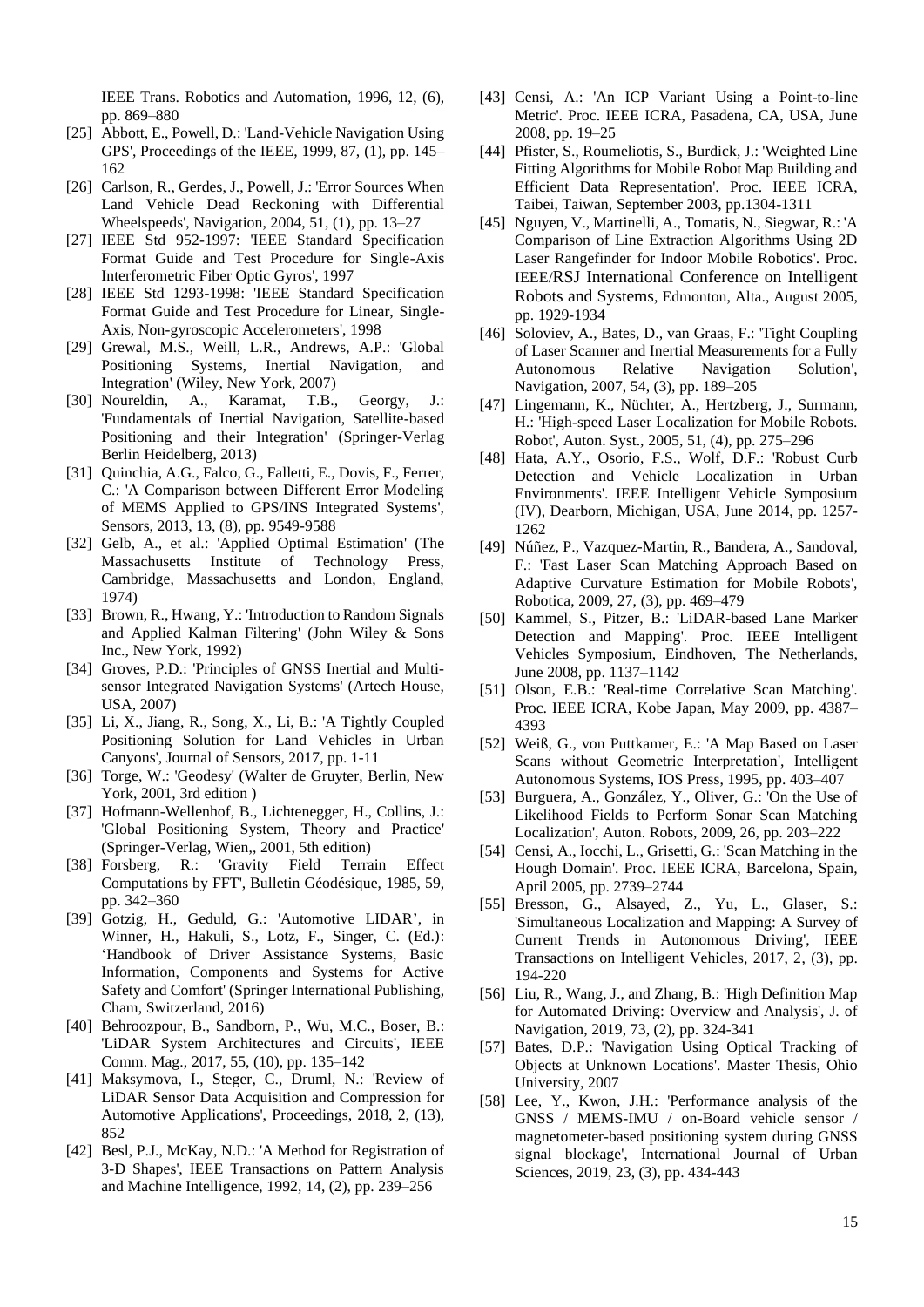- [59] Liu, H., Ye, Q., Wang, H., Chen, L., Yang, J.: 'A Precise and Robust Segmentation-Based Lidar Localization System for Automated Urban Driving', Remote Sensing, 2019, 11, 1348
- [60] Khader, M., Cherian, S.: 'An Introduction to Automotive LIDAR' (Texas Instruments Incorporated, 2018)
- [61] Shu, Y., Fang, R., Liu, J.: 'Stochastic Models of Very High-Rate (50 Hz) GPS/BeiDou Code and Phase Observations', Remote Sensing, 2017, 9, 1188
- [62] Jokela, M., Kutila, M., Pyykönen, P.: 'Testing and Validation of Automotive Point-Cloud Sensors in Adverse Weather Conditions', Applied Sciences, 2019, 9, 2341
- [63] Kalman, R.E.: 'A New Approach to Linear Filtering and Prediction Problems', J. Basic Eng, 1960, 82, (1), pp. 35–45
- [64] Kailath, T.: 'Lectures on Wiener and Kalman Filtering' (Springer, Berlin, 1981)
- [65] Groves, P.D., Long, D.C.: 'Adaptive Tightly-Coupled, a Low Cost Alternative Anti-Jam INS/GPS Integration Technique'. Proc. ION NTM, Anaheim, CA, USA, January 2003, pp. 429–440
- [66] Abbott, A.S., Lillo, W.E.: 'Global Positioning System and Inertial Measuring Unit Ultra-Tight Coupling Method'. U.S. Patent 6,916,025, 2003
- [67] Yang, Y.: 'Tightly Coupled MEMS INS/GPS Integration with INS Aided Receiver Tracking Loops'. PhD Thesis, The University of Calgary, 2008
- [68] Liu, S., Atia, M., Karamat, T., Noureldin, A.: 'A LiDAR-Aided Indoor Navigation System for UGVs', J. of Navigation, 2015, 68, (2), pp. 253-273
- [69] Liu, S., Atia, M., Gao, Y., Noureldin, A.: 'Adaptive Covariance Estimation Method for LiDAR-Aided Multi-Sensor Integrated Navigation Systems', Micromachines, 2015, 6, (2), pp. 196-215
- [70] RTCA: 'Minimum Operational Performance Standards for Airborne Supplemental Navigation Equipment Using Global Positioning System (GPS)' (RTCA/DO-208, prepared by RTCA Special Committee 159, 1991)
- [71] ICAO: 'Manual on Required Navigation Performance' (International Civil Aviation Organisation, 1999, 2nd edition)
- [72] FAA: 'Global Positioning System Standard Positioning Service Performance Standard' (Federal Aviation Administration, U.S. Department of Transportation, 2008, 4th edition)
- [73] ETSI: 'Intelligent Transport Systems (ITS). Vehicular Communications; Basic Set of Applications; part 1: Functional Requirements' (European Telecommunications Standards Institute, ETSI TS 102 637–1 V1.1.1, 2010)
- [74] Research and Innovative Technology Administration (RITA): 'Connected Vehicle Technology: Safety Pilot Driver Acceptance Clinic Overview' (US Department of Transportation, Washington, DC, US, 2011)
- [75] Imparato, D.: 'GNSS-based Receiver Autonomous Integrity Monitoring for Aircraft Navigation'. PhD Thesis, Delft University of Technology, 2016
- [76] El-Mowafy, A.: 'On Detection of Observation Faults in. the Observation and Position Domains for Positioning of Intelligent Transport Systems', Journal of Geodesy, 2019, 93, (10), pp. 2109-20122
- [77] Blanch, J., Walter, T., Enge, P.: 'Gaussian Bounds of Sample Distributions for Integrity Analysis', IEEE Transactions on Aerospace and Electronic Systems, 2019, 55, (4), pp. 1806-1815
- [78] Rife, J., Walter, T., Blanch, J.: 'Overbounding SBAS and GBAS Error Distributions with Excess-Mass Functions'. Proc. the International Symposium on GNSS/GPS, Sydney, Sydney, Australia, December 2004
- [79] Roturier, B., Chatre, E., Ventura-Traveset, J.: 'The SBAS Integrity Concept Standardised by ICAO, Application to EGNOS', Navigation-Paris, 2001, 49, pp. 65-77
- [80] Murphy, T., Imrich, T.: 'Implementation and Operational Use of Ground-based Augmentation Systems (GBASs) – A Component of the Future Air Traffic Management System', Proc. IEEE, 2008, 96, (12), pp. 1936-1957
- [81] Lee, Y.C.: 'Analysis of Range and Position Comparison Methods as a Means to Provide GPS Integrity in the User Receiver'. Proc. Annual Meeting of ION, Seattle, Washington, USA, June 1986, pp. 1-4
- [82] Sturza, M.A.: 'Navigation System Integrity Monitoring Using Redundant Measurements', J. of The Institute of Navigation, 1988, 35, (4), pp. 483-501
- [83] Pesyna, K.M., Heath, R.W., Humphreys, T.E.: 'Centimeter Positioning with a Smartphone-quality GNSS Antenna'. Proc. ION GNSS+, Tampa, FL, USA, September 2014, pp. 1568-1577
- [84] Murrian, M.J., Gonzalez, C.W., Humphreys, T.E., Pesyna, K.M., Shepard, D., Kerns, A.J.: 'Low-cost Precise Positioning for Automated Vehicles', GPS World, 2016, 27, (9), pp. 32-39
- [85] Seepersad, G., Aggrey, J., Bisnath, S.: 'Do We Need Ambiguity Resolution in Multi-GNSS PPP for Accuracy or Integrity?' Proc. ION GNSS+, Portland, Oregon, USA, September 2017, pp. 2204-2218
- [86] Zhu, N., Marais, J., Bétaille, D., Berbineau, M.: 'GNSS Position Integrity in Urban Environments: A Review of Literature', IEEE Transactions on Intelligent Transportation Systems, 2018, 19, (9), pp. 2762-2778
- [87] Zabalegui, P., De Miguel, G., Pérez, A., Mendizabal, J., Goya, J., Adin, I.: 'A Review of the Evolution of the Integrity Methods Applied in GNSS', IEEE Access, 2020, 8, pp. 45813-45824
- [88] Blanch, J., Walter, T., Enge, P., Lee, Y., et al.: 'Advanced RAIM User Algorithm Description: Integrity Support Message Processing, Fault Detection, Exclusion, and Protection Level Calculation'. Proc. ION GNSS, Nashville, TN, USA, September 2012, pp. 2828-2849
- [89] Blanch, J., Walter, T., Enge, P., Lee, Y., et al.: 'Baseline Advanced RAIM User Algorithm and Possible Improvements', IEEE Transactions on Aerospace and Electronic Systems, 2015, 51, (1), pp. 713-732
- [90] WG-C: 'EU-U.S. Cooperation on Satellite Navigation, Milestone 3 Report' (Working Group C-ARAIM Technical Subgroup, 2016, Final Version
- [91] Blanch, J., Walter, T., Berz, G., Burns, J., Clark, B., Joerger, M., Mabilleau, M., Martini, I., Milner, C., Pervan, B., Lee, Y.: 'Development of Advanced RAIM Minimum Operational Performance Standards'. Proc.